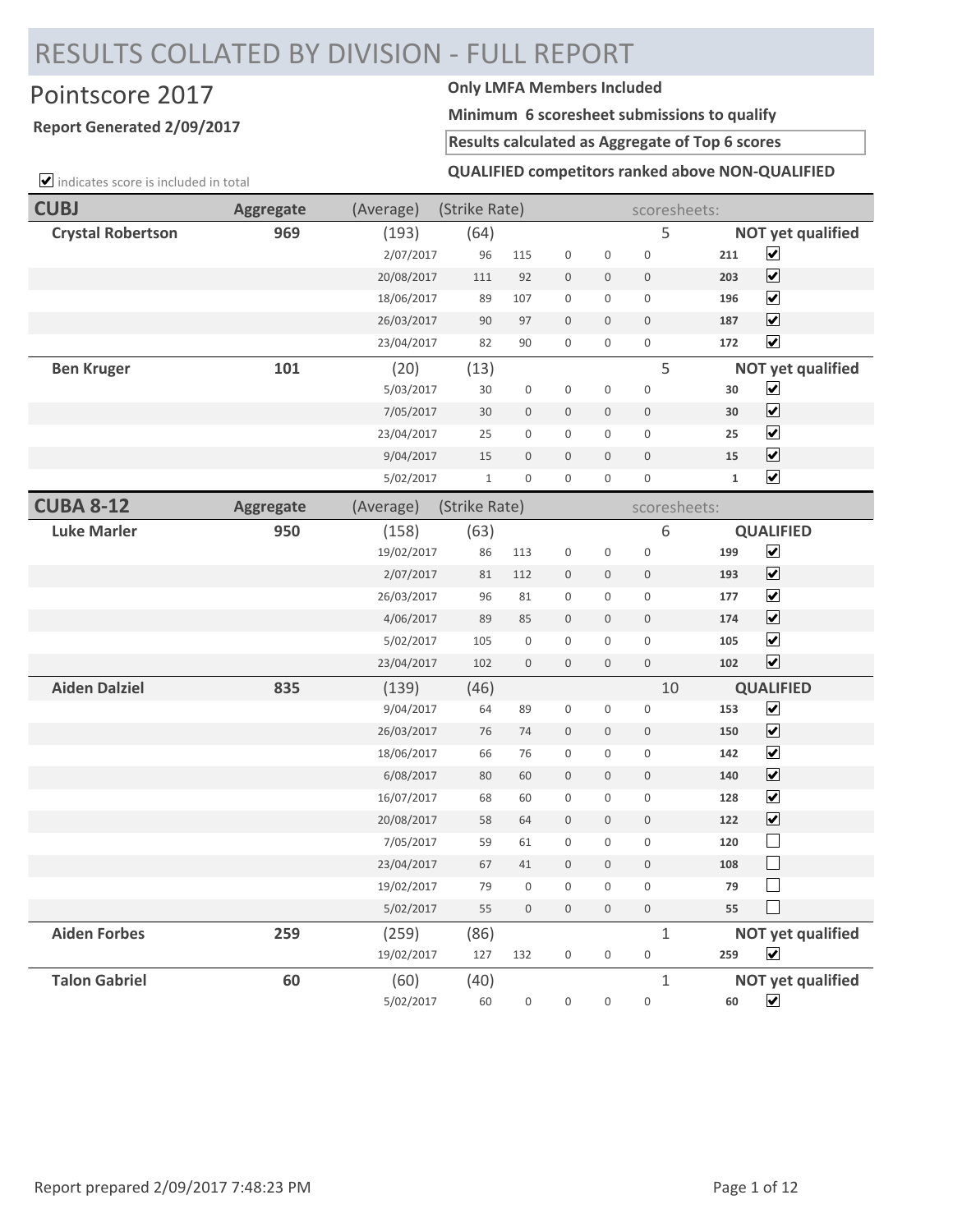| <b>CUBF 8-12</b>        | <b>Aggregate</b> | (Average)  | (Strike Rate) |                  |                  |                  | scoresheets:     |     |                          |
|-------------------------|------------------|------------|---------------|------------------|------------------|------------------|------------------|-----|--------------------------|
| <b>Isabella Dalziel</b> | 1415             | (235)      | (78)          |                  |                  |                  | 10               |     | <b>QUALIFIED</b>         |
|                         |                  | 20/08/2017 | 119           | 131              | $\boldsymbol{0}$ | $\boldsymbol{0}$ | $\bf 0$          | 250 | $\blacktriangledown$     |
|                         |                  | 6/08/2017  | 117           | 124              | $\boldsymbol{0}$ | $\mathbf 0$      | $\mathbf 0$      | 241 | $\blacktriangledown$     |
|                         |                  | 16/07/2017 | 120           | 120              | $\boldsymbol{0}$ | 0                | $\boldsymbol{0}$ | 240 | $\blacktriangledown$     |
|                         |                  | 23/04/2017 | 107           | 122              | $\bf 0$          | $\mathbf 0$      | $\boldsymbol{0}$ | 229 | $\blacktriangledown$     |
|                         |                  | 9/04/2017  | 119           | 110              | $\boldsymbol{0}$ | $\boldsymbol{0}$ | $\boldsymbol{0}$ | 229 | $\blacktriangledown$     |
|                         |                  | 2/07/2017  | 113           | 113              | $\bf 0$          | 0                | $\mathbf 0$      | 226 | $\blacktriangledown$     |
|                         |                  | 18/06/2017 | 109           | 116              | $\boldsymbol{0}$ | 0                | $\boldsymbol{0}$ | 225 | $\Box$                   |
|                         |                  | 7/05/2017  | 104           | 108              | $\bf 0$          | $\mathbf 0$      | $\boldsymbol{0}$ | 212 | $\Box$                   |
|                         |                  | 19/02/2017 | 89            | 68               | $\boldsymbol{0}$ | 0                | $\mathbf 0$      | 157 | $\Box$                   |
|                         |                  | 5/02/2017  | 90            | $\boldsymbol{0}$ | $\boldsymbol{0}$ | $\mathbf 0$      | $\mathbf 0$      | 90  | $\Box$                   |
| <b>CUBU 8-12</b>        | <b>Aggregate</b> | (Average)  | (Strike Rate) |                  |                  |                  | scoresheets:     |     |                          |
| <b>Jodi Faux</b>        | 1282             | (213)      | (71)          |                  |                  |                  | 12               |     | <b>QUALIFIED</b>         |
|                         |                  | 2/07/2017  | 116           | 109              | $\boldsymbol{0}$ | $\boldsymbol{0}$ | $\bf 0$          | 225 | $\blacktriangledown$     |
|                         |                  | 18/06/2017 | 108           | 116              | $\boldsymbol{0}$ | 0                | $\boldsymbol{0}$ | 224 | $\blacktriangledown$     |
|                         |                  | 26/03/2017 | 100           | 113              | $\boldsymbol{0}$ | 0                | $\boldsymbol{0}$ | 213 | $\blacktriangledown$     |
|                         |                  | 16/07/2017 | 107           | 105              | $\bf 0$          | $\mathbf 0$      | $\mathbf 0$      | 212 | $\blacktriangledown$     |
|                         |                  | 5/03/2017  | 111           | 97               | $\boldsymbol{0}$ | 0                | $\boldsymbol{0}$ | 208 | $\blacktriangledown$     |
|                         |                  | 23/04/2017 | 94            | 106              | $\bf 0$          | $\mathbf 0$      | $\boldsymbol{0}$ | 200 | $\blacktriangledown$     |
|                         |                  | 4/06/2017  | 97            | 100              | $\boldsymbol{0}$ | 0                | $\boldsymbol{0}$ | 197 | $\Box$                   |
|                         |                  | 7/05/2017  | 85            | 105              | $\bf 0$          | 0                | $\mathbf 0$      | 190 | $\Box$                   |
|                         |                  | 19/02/2017 | 89            | 89               | $\bf 0$          | $\boldsymbol{0}$ | $\boldsymbol{0}$ | 178 | $\Box$                   |
|                         |                  | 6/08/2017  | 111           | 0                | $\bf 0$          | $\mathbf 0$      | $\boldsymbol{0}$ | 111 | $\Box$                   |
|                         |                  | 5/02/2017  | 92            | 0                | $\boldsymbol{0}$ | 0                | $\mathbf 0$      | 92  | $\Box$                   |
|                         |                  | 9/04/2017  | 92            | $\boldsymbol{0}$ | $\bf 0$          | $\mathbf 0$      | $\boldsymbol{0}$ | 92  | $\Box$                   |
| <b>Dean Ross</b>        | 813              | (135)      | (45)          |                  |                  |                  | 6                |     | <b>QUALIFIED</b>         |
|                         |                  | 9/04/2017  | 56            | 103              | $\boldsymbol{0}$ | $\boldsymbol{0}$ | $\bf 0$          | 159 | $\blacktriangledown$     |
|                         |                  | 19/02/2017 | 86            | 70               | $\boldsymbol{0}$ | $\mathbf 0$      | $\mathbb O$      | 156 | $\blacktriangledown$     |
|                         |                  | 26/03/2017 | 73            | 64               | $\boldsymbol{0}$ | $\mathbf 0$      | $\boldsymbol{0}$ | 137 | $\blacktriangledown$     |
|                         |                  | 5/02/2017  | 75            | 55               | $\mathbf 0$      | $\mathbf 0$      | $\bf 0$          | 130 | $\overline{\mathbf{v}}$  |
|                         |                  | 5/03/2017  | 84            | 33               | $\boldsymbol{0}$ | $\overline{0}$   | $\overline{0}$   | 117 | $\blacktriangledown$     |
|                         |                  | 23/04/2017 | 43            | 71               | $\mathbf 0$      | $\mathbf 0$      | $\mathbf 0$      | 114 | $\blacktriangledown$     |
| Levi Van Genderen       | 429              | (71)       | (47)          |                  |                  |                  | 6                |     | <b>QUALIFIED</b>         |
|                         |                  | 5/02/2017  | 81            | 0                | $\boldsymbol{0}$ | 0                | $\boldsymbol{0}$ | 81  | $\blacktriangledown$     |
|                         |                  | 6/08/2017  | 79            | $\boldsymbol{0}$ | $\boldsymbol{0}$ | $\mathbf 0$      | $\boldsymbol{0}$ | 79  | $\blacktriangledown$     |
|                         |                  | 9/04/2017  | 78            | 0                | $\boldsymbol{0}$ | $\mathbf{0}$     | $\mathbf 0$      | 78  | $\blacktriangledown$     |
|                         |                  | 18/06/2017 | 66            | $\boldsymbol{0}$ | $\mathbf 0$      | $\mathbf 0$      | $\mathbf 0$      | 66  | $\blacktriangledown$     |
|                         |                  | 5/03/2017  | 66            | 0                | $\boldsymbol{0}$ | 0                | $\boldsymbol{0}$ | 66  | $\blacktriangledown$     |
|                         |                  | 20/08/2017 | 59            | $\boldsymbol{0}$ | $\bf 0$          | $\mathbf 0$      | $\boldsymbol{0}$ | 59  | $\blacktriangledown$     |
| <b>YMR 13-14</b>        | <b>Aggregate</b> | (Average)  | (Strike Rate) |                  |                  |                  | scoresheets:     |     |                          |
| <b>Kye Endacott</b>     | 372              | (186)      | (62)          |                  |                  |                  | $\overline{2}$   |     | <b>NOT yet qualified</b> |
|                         |                  | 7/05/2017  | 100           | 87               | $\mathbf 0$      | $\boldsymbol{0}$ | $\bf 0$          | 187 | $\blacktriangledown$     |
|                         |                  | 9/04/2017  | 90            | 95               | $\boldsymbol{0}$ | $\mathbf 0$      | $\mathbb O$      | 185 | $\blacktriangledown$     |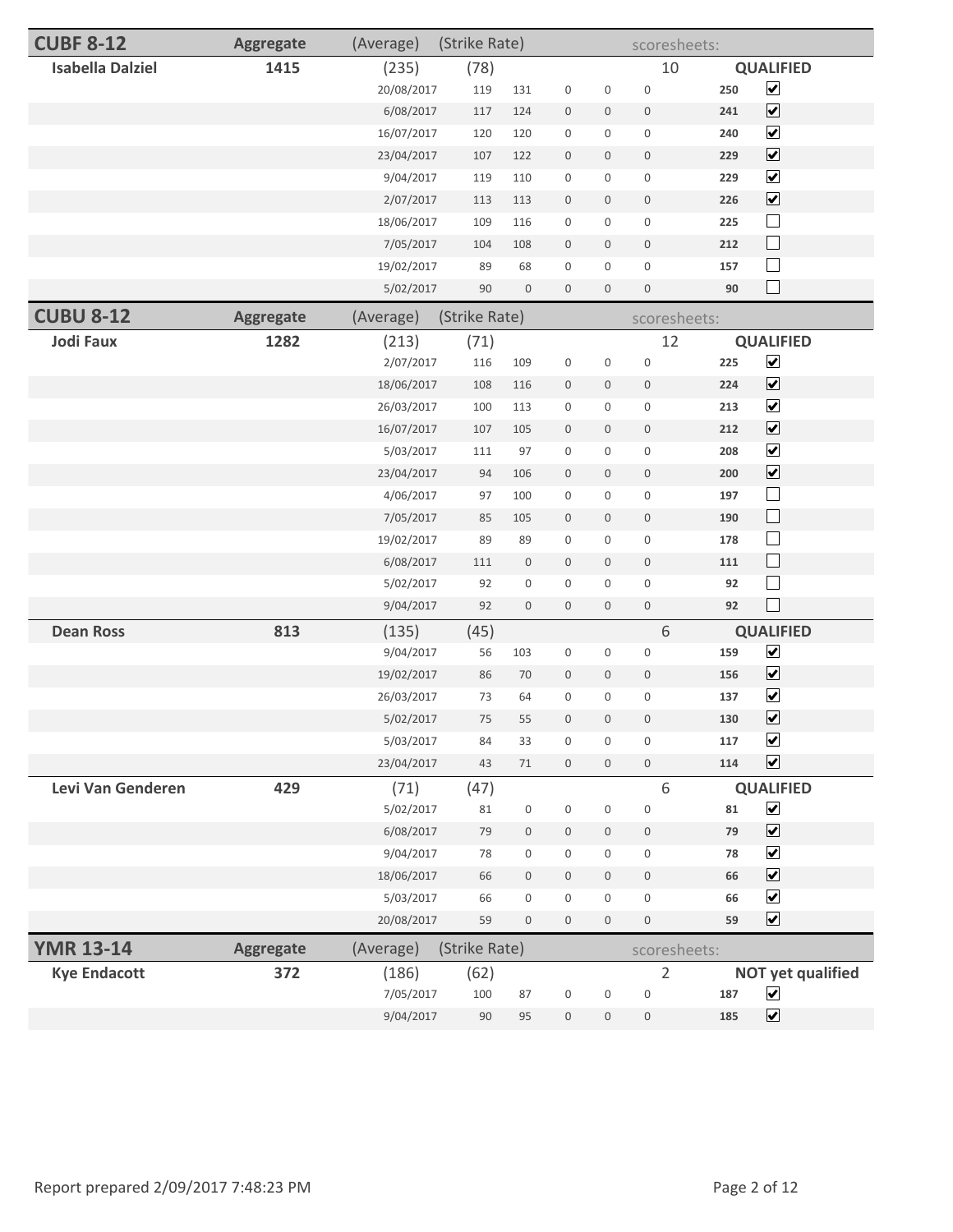| <b>YMR 15-17</b>        | <b>Aggregate</b> | (Average)  | (Strike Rate) |                     |                     |                  | scoresheets:     |                                                        |  |
|-------------------------|------------------|------------|---------------|---------------------|---------------------|------------------|------------------|--------------------------------------------------------|--|
| <b>Cooper Macalpine</b> | 1379             | (229)      | (76)          |                     |                     |                  | 8                | <b>QUALIFIED</b>                                       |  |
|                         |                  | 2/07/2017  | 120           | 133                 | $\boldsymbol{0}$    | $\boldsymbol{0}$ | $\boldsymbol{0}$ | $\overline{\mathbf{v}}$<br>253                         |  |
|                         |                  | 6/08/2017  | 123           | 128                 | $\mathbb O$         | $\mathbf 0$      | $\mathbf 0$      | $\blacktriangledown$<br>251                            |  |
|                         |                  | 23/04/2017 | 109           | 123                 | $\mathsf{O}\xspace$ | 0                | $\mathbf 0$      | $\blacktriangledown$<br>232                            |  |
|                         |                  | 4/06/2017  | 102           | 123                 | $\mathbf{0}$        | $\mathbf 0$      | $\mathbf 0$      | $\blacktriangledown$<br>225                            |  |
|                         |                  | 7/05/2017  | 103           | 115                 | $\mathbf 0$         | 0                | $\mathbf 0$      | $\blacktriangledown$<br>218                            |  |
|                         |                  | 9/04/2017  | 95            | 105                 | $\bf 0$             | 0                | $\mathbf 0$      | $\overline{\mathbf{v}}$<br>200                         |  |
|                         |                  | 19/02/2017 | 107           | 90                  | $\mathbf 0$         | 0                | $\boldsymbol{0}$ | 197                                                    |  |
|                         |                  | 5/03/2017  | 96            | 99                  | $\mathbf 0$         | $\mathbf 0$      | $\mathbf 0$      | $\sim$<br>195                                          |  |
| <b>Matt Weiss</b>       | 87               | (87)       | (57)          |                     |                     |                  | $\mathbf{1}$     | <b>NOT yet qualified</b>                               |  |
|                         |                  | 18/06/2017 | 87            | $\boldsymbol{0}$    | $\mathbf 0$         | 0                | $\boldsymbol{0}$ | $\blacktriangledown$<br>87                             |  |
| <b>Kobi Fernley</b>     | 34               | (34)       | (22)          |                     |                     |                  | $\mathbf{1}$     | <b>NOT yet qualified</b>                               |  |
|                         |                  | 5/02/2017  | 34            | $\mathbf 0$         | $\mathbf 0$         | $\boldsymbol{0}$ | $\boldsymbol{0}$ | $\blacktriangledown$<br>34                             |  |
| YF                      | <b>Aggregate</b> | (Average)  | (Strike Rate) |                     |                     |                  | scoresheets:     |                                                        |  |
| <b>Sarah Keene</b>      | 1426             | (237)      | (79)          |                     |                     |                  | 6                | <b>QUALIFIED</b>                                       |  |
|                         |                  | 16/07/2017 | 130           | 132                 | $\boldsymbol{0}$    | $\boldsymbol{0}$ | $\bf 0$          | $\blacktriangledown$<br>262                            |  |
|                         |                  | 2/07/2017  | 128           | 125                 | $\bf 0$             | 0                | $\mathbf 0$      | $\blacktriangledown$<br>253                            |  |
|                         |                  | 23/04/2017 | 124           | 119                 | $\mathbf 0$         | 0                | $\boldsymbol{0}$ | $\blacktriangledown$<br>243                            |  |
|                         |                  | 4/06/2017  | 111           | 125                 | $\mathbf{0}$        | 0                | $\boldsymbol{0}$ | $\blacktriangledown$<br>236                            |  |
|                         |                  | 9/04/2017  | 107           | 128                 | $\mathbf 0$         | $\boldsymbol{0}$ | $\mathbf 0$      | $\overline{\mathbf{v}}$<br>235                         |  |
|                         |                  | 5/02/2017  | 100           | 97                  | $\mathbf 0$         | $\mathbf 0$      | $\mathbf 0$      | $\overline{\mathbf{v}}$<br>197                         |  |
| <b>FCU</b>              | <b>Aggregate</b> | (Average)  | (Strike Rate) |                     |                     |                  | scoresheets:     |                                                        |  |
|                         |                  |            |               |                     |                     |                  |                  |                                                        |  |
|                         |                  |            |               |                     |                     |                  |                  |                                                        |  |
| <b>Sharyn Dick</b>      | 69               | (69)       | (46)          |                     |                     |                  | 1                | <b>NOT yet qualified</b>                               |  |
|                         |                  | 6/08/2017  | 69            | $\mathbf 0$         | $\mathbf 0$         | $\mathbf 0$      | $\boldsymbol{0}$ | $\blacktriangledown$<br>69                             |  |
| <b>FBU</b>              | <b>Aggregate</b> | (Average)  | (Strike Rate) |                     |                     |                  | scoresheets:     |                                                        |  |
| <b>Michelle Ross</b>    | 55               | (55)       | (18)          |                     |                     |                  | 1                | <b>NOT yet qualified</b>                               |  |
|                         |                  | 5/03/2017  | 20            | 35                  | $\boldsymbol{0}$    | 0                | $\boldsymbol{0}$ | $\blacktriangledown$<br>55                             |  |
| <b>Sharyn Dick</b>      | 50               | (50)       | (33)          |                     |                     |                  | $\mathbf{1}$     | <b>NOT yet qualified</b>                               |  |
|                         |                  | 16/07/2017 | 50            | $\boldsymbol{0}$    | $\mathbf 0$         | 0                | 0                | $\blacktriangledown$<br>50                             |  |
| <b>RU</b>               | <b>Aggregate</b> | (Average)  | (Strike Rate) |                     |                     |                  |                  | scoresheets:                                           |  |
| <b>Paul Lovelock</b>    | 917              | (152)      | (61)          |                     |                     |                  | 7                | <b>QUALIFIED</b>                                       |  |
|                         |                  | 7/05/2017  | 106           | 97                  | $\,0\,$             | $\boldsymbol{0}$ | $\boldsymbol{0}$ | $\overline{\mathbf{v}}$<br>203                         |  |
|                         |                  | 5/03/2017  | 91            | 95                  | $\mathbb O$         | 0                | $\boldsymbol{0}$ | $\overline{\mathbf{v}}$<br>186                         |  |
|                         |                  | 19/02/2017 | 91            | 95                  | $\boldsymbol{0}$    | 0                | $\mathbf 0$      | $\blacktriangledown$<br>186                            |  |
|                         |                  | 4/06/2017  | 76            | 63                  | $\mathbb O$         | $\boldsymbol{0}$ | $\mathbb O$      | $\blacktriangledown$<br>139                            |  |
|                         |                  | 9/04/2017  | 110           | $\boldsymbol{0}$    | $\boldsymbol{0}$    | 0                | $\boldsymbol{0}$ | $\blacktriangledown$<br>110                            |  |
|                         |                  | 16/07/2017 | 93            | $\boldsymbol{0}$    | $\bf 0$             | $\boldsymbol{0}$ | $\boldsymbol{0}$ | $\blacktriangledown$<br>93                             |  |
|                         |                  | 5/02/2017  | 87            | $\mathsf{O}\xspace$ | $\boldsymbol{0}$    | $\mathbf 0$      | $\mathbf 0$      | $\overline{\phantom{a}}$<br>87                         |  |
| <b>Glen Rose</b>        | 852              | (142)      | (47)          |                     |                     |                  | 6                | <b>QUALIFIED</b>                                       |  |
|                         |                  | 5/03/2017  | 87            | 89                  | $\boldsymbol{0}$    | $\boldsymbol{0}$ | $\boldsymbol{0}$ | $\overline{\mathbf{v}}$<br>176                         |  |
|                         |                  | 18/06/2017 | 76            | $71\,$              | $\mathbf 0$         | $\boldsymbol{0}$ | $\mathbb O$      | $\overline{\mathbf{v}}$<br>147                         |  |
|                         |                  | 5/02/2017  | 74            | 65                  | $\boldsymbol{0}$    | 0                | $\boldsymbol{0}$ | $\overline{\mathbf{v}}$<br>139                         |  |
|                         |                  | 16/07/2017 | 82            | 55                  | $\mathbf 0$         | $\boldsymbol{0}$ | $\mathbb O$      | $\overline{\mathbf{v}}$<br>137                         |  |
|                         |                  | 26/03/2017 | 68            | 64                  | $\boldsymbol{0}$    | $\mathsf 0$      | $\mathbf 0$      | $\blacktriangledown$<br>132<br>$\overline{\mathbf{v}}$ |  |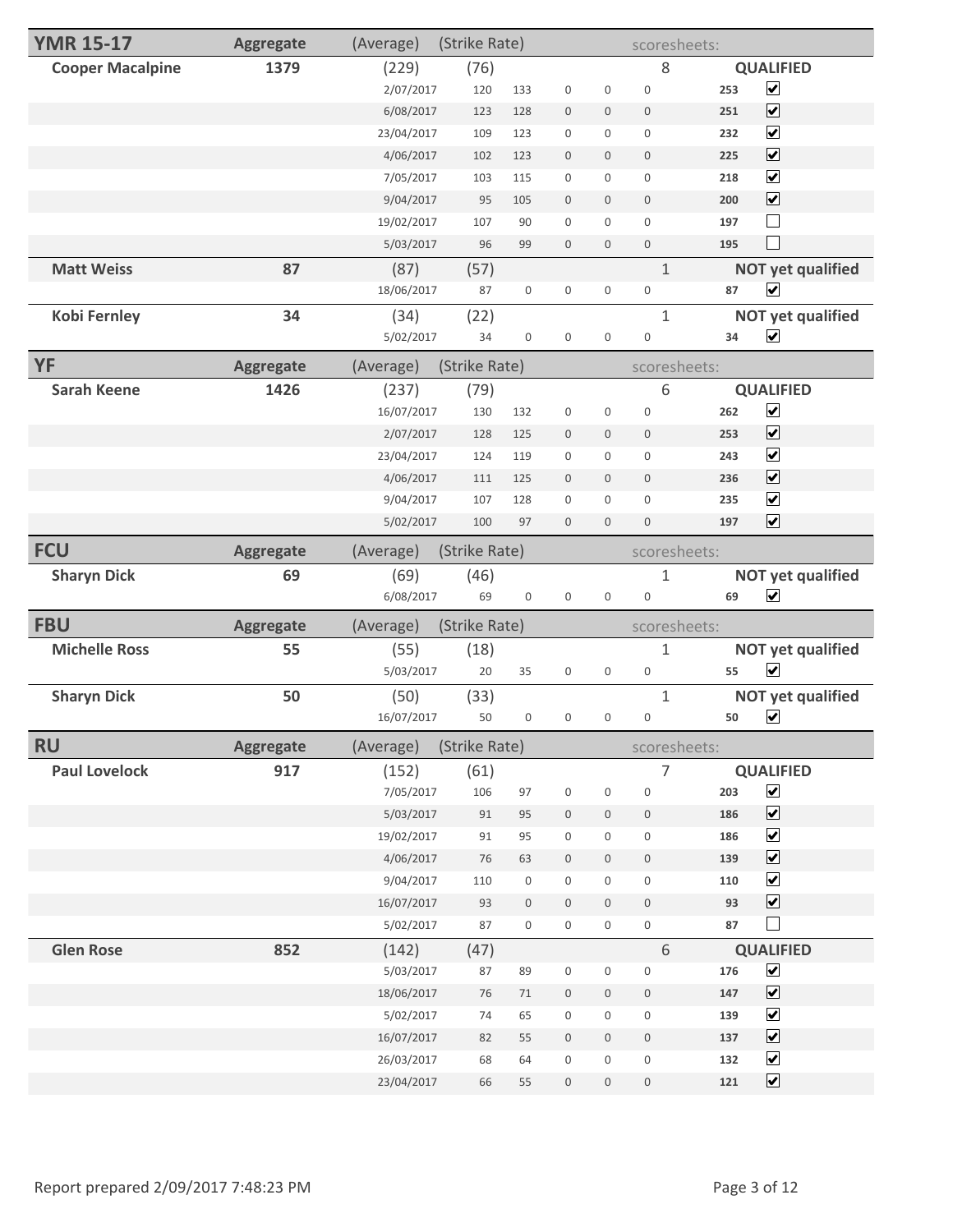| <b>Sharyn Dick</b>    | 195              | (65)       | (32)          |                     |                     |                     | 3                   |          | <b>NOT yet qualified</b>     |
|-----------------------|------------------|------------|---------------|---------------------|---------------------|---------------------|---------------------|----------|------------------------------|
|                       |                  | 26/03/2017 | 48            | 69                  | $\boldsymbol{0}$    | $\boldsymbol{0}$    | $\bf 0$             | 117      | $\blacktriangledown$         |
|                       |                  | 5/03/2017  | 43            | $\boldsymbol{0}$    | $\boldsymbol{0}$    | $\mathbb O$         | $\bf 0$             | 43       | $\overline{\mathbf{v}}$      |
|                       |                  | 19/02/2017 | 35            | $\mathsf{O}\xspace$ | $\mathbf 0$         | $\mathbf 0$         | $\mathsf{O}\xspace$ | 35       | $\blacktriangledown$         |
| <b>Michelle Ross</b>  | 135              | (135)      | (45)          |                     |                     |                     | $\mathbf{1}$        |          | <b>NOT yet qualified</b>     |
|                       |                  | 20/08/2017 | 66            | 69                  | $\boldsymbol{0}$    | 0                   | $\bf 0$             | 135      | $\blacktriangledown$         |
| <b>TRAD</b>           | <b>Aggregate</b> | (Average)  | (Strike Rate) |                     |                     |                     | scoresheets:        |          |                              |
| <b>Daniel Ross</b>    | 1101             | (183)      | (61)          |                     |                     |                     | 12                  |          | <b>QUALIFIED</b>             |
|                       |                  | 20/08/2017 | 92            | 98                  | $\boldsymbol{0}$    | $\mathsf 0$         | $\bf 0$             | 190      | $\blacktriangledown$         |
|                       |                  | 16/07/2017 | 92            | 97                  | $\boldsymbol{0}$    | $\boldsymbol{0}$    | $\mathbf{0}$        | 189      | $\overline{\mathbf{v}}$      |
|                       |                  | 2/07/2017  | 98            | 89                  | $\boldsymbol{0}$    | 0                   | $\mathbf 0$         | 187      | $\overline{\mathbf{v}}$      |
|                       |                  | 5/03/2017  | 94            | 87                  | $\mathbf 0$         | $\mathbf 0$         | $\mathbf{0}$        | 181      | $\overline{\mathbf{v}}$      |
|                       |                  | 18/06/2017 | 82            | 98                  | $\boldsymbol{0}$    | 0                   | $\mathbf 0$         | 180      | $\blacktriangledown$         |
|                       |                  | 6/08/2017  | 100           | 74                  | $\boldsymbol{0}$    | $\boldsymbol{0}$    | $\bf 0$             | 174      | $\blacktriangledown$         |
|                       |                  | 7/05/2017  | 70            | 102                 | $\mathbf 0$         | 0                   | $\mathbf 0$         | 172      | $\Box$                       |
|                       |                  | 23/04/2017 | 77            | 93                  | $\mathbf 0$         | 0                   | $\boldsymbol{0}$    | 170      | $\mathbb{R}^n$               |
|                       |                  | 19/02/2017 | 82            | 73                  | $\mathbf 0$         | 0                   | $\boldsymbol{0}$    | 155      | $\Box$                       |
|                       |                  | 9/04/2017  | 71            | 84                  | $\mathbf 0$         | $\mathbf 0$         | $\mathbf 0$         | 155      | $\Box$                       |
|                       |                  | 5/02/2017  | 68            | 76                  | $\boldsymbol{0}$    | $\mathbf 0$         | $\mathbf 0$         | 144      | $\Box$                       |
|                       |                  | 4/06/2017  | 69            | 67                  | $\mathbf 0$         | $\mathbf 0$         | $\mathbf{0}$        | 136      | $\Box$                       |
| <b>Peter Craft</b>    | 1032             | (172)      | (57)          |                     |                     |                     | $8\,$               |          | <b>QUALIFIED</b>             |
|                       |                  | 18/06/2017 | 95            | 114                 | $\boldsymbol{0}$    | 0                   | $\boldsymbol{0}$    | 209      | $\overline{\mathbf{v}}$      |
|                       |                  | 5/02/2017  | 75            | 95                  | $\boldsymbol{0}$    | $\mathbf 0$         | $\bf 0$             | 170      | $\overline{\mathbf{v}}$      |
|                       |                  | 26/03/2017 | 94            | 75                  | $\mathbf 0$         | $\mathbf{0}$        | $\mathbf 0$         | 169      | $\blacktriangledown$         |
|                       |                  | 20/08/2017 | 79            | 89                  | $\mathbf 0$         | $\mathbf 0$         | $\mathbf{0}$        | 168      | $\blacktriangledown$         |
|                       |                  | 7/05/2017  | 92            | 70                  | $\boldsymbol{0}$    | $\mathbf 0$         | $\mathbf 0$         | 162      | $\blacktriangledown$         |
|                       |                  | 4/06/2017  | 62            | 92                  | $\boldsymbol{0}$    | $\mathbf 0$         | $\bf 0$             | 154      | $\blacktriangledown$         |
|                       |                  | 5/03/2017  | 77            | 70                  | $\mathbf 0$         | $\boldsymbol{0}$    | $\mathbf 0$         | 147      | $\Box$                       |
|                       |                  | 23/04/2017 | 59            | 86                  | $\boldsymbol{0}$    | 0                   | $\mathbf 0$         | 145      | $\mathcal{L}_{\mathcal{A}}$  |
| <b>David Saillard</b> | 969              | (161)      | (53)          |                     |                     |                     | 10                  |          | <b>QUALIFIED</b>             |
|                       |                  | 20/08/2017 | 99            | 91                  | $\boldsymbol{0}$    | $\boldsymbol{0}$    | $\boldsymbol{0}$    | 190      | $\blacktriangledown$         |
|                       |                  | 16/07/2017 | 75            | 91                  | $\mathbb O$         | $\boldsymbol{0}$    | $\bf 0$             | 166      | $\overline{\mathbf{v}}$      |
|                       |                  | 2/07/2017  | 80            | 84                  | $\mathbf 0$         | $\boldsymbol{0}$    | $\boldsymbol{0}$    | 164      | $\blacktriangledown$         |
|                       |                  | 18/06/2017 | 69            | 89                  | $\mathbb O$         | $\mathbf 0$         | $\,0\,$             | 158      | $\boxed{\blacktriangledown}$ |
|                       |                  | 6/08/2017  | 90            | 59                  | $\boldsymbol{0}$    | $\mathsf{O}\xspace$ | $\boldsymbol{0}$    | 149      | $\blacktriangledown$         |
|                       |                  | 4/06/2017  | 81            | 61                  | $\mathbb O$         | $\mathbf 0$         | $\,0\,$             | 142      | $\blacktriangledown$         |
|                       |                  | 7/05/2017  | 48            | 79                  | $\mathsf{O}\xspace$ | $\mathbf 0$         | $\mathbf 0$         | 127      | $\Box$                       |
|                       |                  | 23/04/2017 | 66            | 56                  | $\mathbb O$         | $\mathsf{O}\xspace$ | $\boldsymbol{0}$    | 122      | $\Box$                       |
|                       |                  | 9/04/2017  | 41            | 76                  | $\boldsymbol{0}$    | 0                   | $\mathsf{O}\xspace$ | 117      | $\Box$                       |
|                       |                  | 26/03/2017 | 41            | 50                  | $\mathbb O$         | $\mathsf{O}\xspace$ | $\boldsymbol{0}$    | $\bf 91$ | $\Box$                       |
| <b>Allan McKerrow</b> | 881              | (146)      | (48)          |                     |                     |                     | 8                   |          | <b>QUALIFIED</b>             |
|                       |                  | 26/03/2017 | 97            | 94                  | $\boldsymbol{0}$    | $\mathbf 0$         | $\boldsymbol{0}$    | 191      | $\overline{\mathbf{v}}$      |
|                       |                  | 7/05/2017  | 81            | 89                  | $\boldsymbol{0}$    | $\mathbf 0$         | $\bf 0$             | 170      | $\overline{\mathbf{v}}$      |
|                       |                  | 18/06/2017 | 85            | 61                  | $\boldsymbol{0}$    | 0                   | $\boldsymbol{0}$    | 146      | $\blacktriangledown$         |
|                       |                  | 16/07/2017 | 73            | 60                  | $\mathbb O$         | $\mathbf 0$         | $\boldsymbol{0}$    | 133      | $\overline{\mathbf{v}}$      |
|                       |                  | 20/08/2017 | 64            | 61                  | $\mathbf 0$         | $\mathbf 0$         | $\boldsymbol{0}$    | 125      | $\blacktriangledown$         |
|                       |                  | 4/06/2017  | 36            | 80                  | $\mathbb O$         | $\mathbf 0$         | $\bf 0$             | 116      | $\overline{\mathbf{v}}$      |
|                       |                  | 6/08/2017  | 60            | $\boldsymbol{0}$    | $\boldsymbol{0}$    | $\mathbf 0$         | $\boldsymbol{0}$    | 60       | $\Box$                       |
|                       |                  | 5/02/2017  | 59            | $\boldsymbol{0}$    | $\boldsymbol{0}$    | 0                   | $\boldsymbol{0}$    | 59       | $\Box$                       |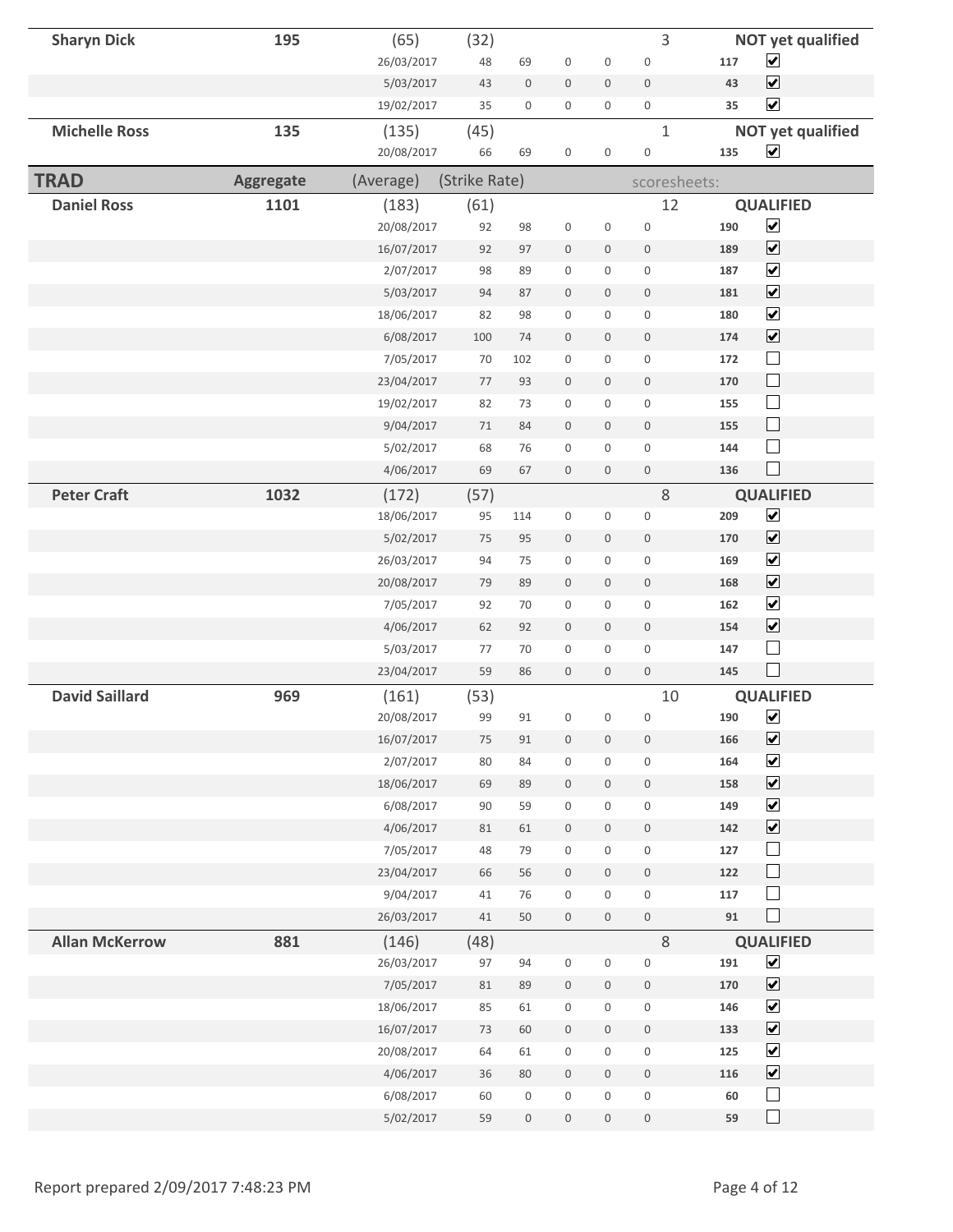| <b>Nathan McKerrow</b> | 803 | (133)      | (44)   |                     |                     |                  | 6                   |     | <b>QUALIFIED</b>         |
|------------------------|-----|------------|--------|---------------------|---------------------|------------------|---------------------|-----|--------------------------|
|                        |     | 6/08/2017  | 106    | 106                 | $\boldsymbol{0}$    | $\boldsymbol{0}$ | $\mathbf 0$         | 212 | $\blacktriangledown$     |
|                        |     | 20/08/2017 | 89     | 66                  | $\bf 0$             | $\boldsymbol{0}$ | $\boldsymbol{0}$    | 155 | $\blacktriangledown$     |
|                        |     | 26/03/2017 | $72\,$ | 75                  | $\boldsymbol{0}$    | 0                | $\mathbf 0$         | 147 | $\blacktriangledown$     |
|                        |     | 2/07/2017  | 42     | 61                  | $\boldsymbol{0}$    | 0                | $\boldsymbol{0}$    | 103 | $\overline{\mathbf{v}}$  |
|                        |     | 18/06/2017 | 48     | 50                  | $\boldsymbol{0}$    | 0                | $\mathsf{O}$        | 98  | $\blacktriangledown$     |
|                        |     | 4/06/2017  | 43     | 45                  | $\mathbf 0$         | $\mathbf 0$      | $\mathbf{0}$        | 88  | $\overline{\mathbf{v}}$  |
| <b>Colin Reichel</b>   | 706 | (117)      | (39)   |                     |                     |                  | 6                   |     | <b>QUALIFIED</b>         |
|                        |     | 6/08/2017  | 85     | 76                  | $\boldsymbol{0}$    | $\boldsymbol{0}$ | $\mathbf 0$         | 161 | $\blacktriangledown$     |
|                        |     | 5/03/2017  | 58     | 68                  | $\boldsymbol{0}$    | $\boldsymbol{0}$ | $\bf 0$             | 126 | $\blacktriangledown$     |
|                        |     | 26/03/2017 | 56     | 68                  | $\boldsymbol{0}$    | 0                | $\mathsf{O}\xspace$ | 124 | $\overline{\mathbf{v}}$  |
|                        |     | 2/07/2017  | 61     | 49                  | $\boldsymbol{0}$    | $\boldsymbol{0}$ | $\bf 0$             | 110 | $\overline{\mathbf{v}}$  |
|                        |     | 23/04/2017 | 71     | 38                  | $\mathbf 0$         | $\mathbf 0$      | $\mathbf 0$         | 109 | $\blacktriangledown$     |
|                        |     | 19/02/2017 | 30     | 46                  | $\mathsf{O}\xspace$ | $\boldsymbol{0}$ | $\mathsf{O}\xspace$ | 76  | $\overline{\mathbf{v}}$  |
| <b>Michelle Ross</b>   | 637 | (106)      | (35)   |                     |                     |                  | $\mathsf 9$         |     | <b>QUALIFIED</b>         |
|                        |     | 16/07/2017 | 69     | 64                  | $\boldsymbol{0}$    | $\boldsymbol{0}$ | $\boldsymbol{0}$    | 133 | $\blacktriangledown$     |
|                        |     | 18/06/2017 | 69     | 58                  | $\mathsf{O}\xspace$ | 0                | $\bf 0$             | 127 | $\blacktriangledown$     |
|                        |     | 2/07/2017  | 48     | 66                  | $\boldsymbol{0}$    | $\mathbf 0$      | $\mathbf 0$         | 114 | $\blacktriangledown$     |
|                        |     | 6/08/2017  | 63     | 36                  | $\mathsf{O}\xspace$ | $\mathbf 0$      | $\mathbf 0$         | 99  | $\overline{\mathbf{v}}$  |
|                        |     | 7/05/2017  | 40     | 44                  | $\mathbf 0$         | 0                | $\mathbf 0$         | 84  | $\overline{\mathbf{v}}$  |
|                        |     | 26/03/2017 | 45     | 35                  | $\mathbf 0$         | $\mathbf 0$      | $\mathbf 0$         | 80  | $\overline{\mathbf{v}}$  |
|                        |     | 4/06/2017  | 33     | 46                  | $\boldsymbol{0}$    | $\mathbf 0$      | $\boldsymbol{0}$    | 79  | $\Box$                   |
|                        |     | 9/04/2017  | 36     | 40                  | $\mathbf{0}$        | $\mathbf 0$      | $\bf 0$             | 76  | $\Box$                   |
|                        |     | 23/04/2017 | 33     | 33                  | $\boldsymbol{0}$    | 0                | $\boldsymbol{0}$    | 66  |                          |
| <b>Robert McBride</b>  | 570 | (142)      | (47)   |                     |                     |                  | 4                   |     | <b>NOT yet qualified</b> |
|                        |     | 26/03/2017 | 69     | 89                  | $\boldsymbol{0}$    | 0                | $\boldsymbol{0}$    | 158 | $\blacktriangledown$     |
|                        |     | 4/06/2017  | 63     | 82                  | $\boldsymbol{0}$    | $\boldsymbol{0}$ | $\bf 0$             | 145 | $\blacktriangledown$     |
|                        |     | 23/04/2017 | 65     | 75                  | $\mathbf 0$         | $\mathbf 0$      | $\mathbf 0$         | 140 | $\blacktriangledown$     |
|                        |     | 5/03/2017  | 62     | 65                  | $\mathbf 0$         | $\mathbf 0$      | $\boldsymbol{0}$    | 127 | $\blacktriangledown$     |
| <b>Paul Moxham</b>     | 258 | (86)       | (34)   |                     |                     |                  | 3                   |     | <b>NOT yet qualified</b> |
|                        |     | 7/05/2017  | 43     | 48                  | 0                   | $\boldsymbol{0}$ | $\boldsymbol{0}$    | 91  | $\overline{\mathbf{v}}$  |
|                        |     | 16/07/2017 | 40     | 45                  | $\boldsymbol{0}$    | $\boldsymbol{0}$ | $\boldsymbol{0}$    | 85  | $\blacktriangledown$     |
|                        |     | 20/08/2017 | 82     | $\mathsf{O}\xspace$ | $\mathsf{O}\xspace$ | $\boldsymbol{0}$ | $\boldsymbol{0}$    | 82  | $\overline{\mathbf{v}}$  |
| <b>Jason Turner</b>    | 185 | (92)       | (41)   |                     |                     |                  | $\overline{2}$      |     | <b>NOT yet qualified</b> |
|                        |     | 4/06/2017  | 66     | 56                  | $\boldsymbol{0}$    | 0                | $\boldsymbol{0}$    | 122 | $\blacktriangledown$     |
|                        |     | 6/08/2017  | 63     | $\boldsymbol{0}$    | $\boldsymbol{0}$    | $\boldsymbol{0}$ | $\,0\,$             | 63  | $\blacktriangledown$     |
| <b>Craig Reay</b>      | 35  | (35)       | (23)   |                     |                     |                  | $\mathbf 1$         |     | <b>NOT yet qualified</b> |
|                        |     | 2/07/2017  | 35     | $\boldsymbol{0}$    | $\boldsymbol{0}$    | 0                | $\boldsymbol{0}$    | 35  | $\blacktriangledown$     |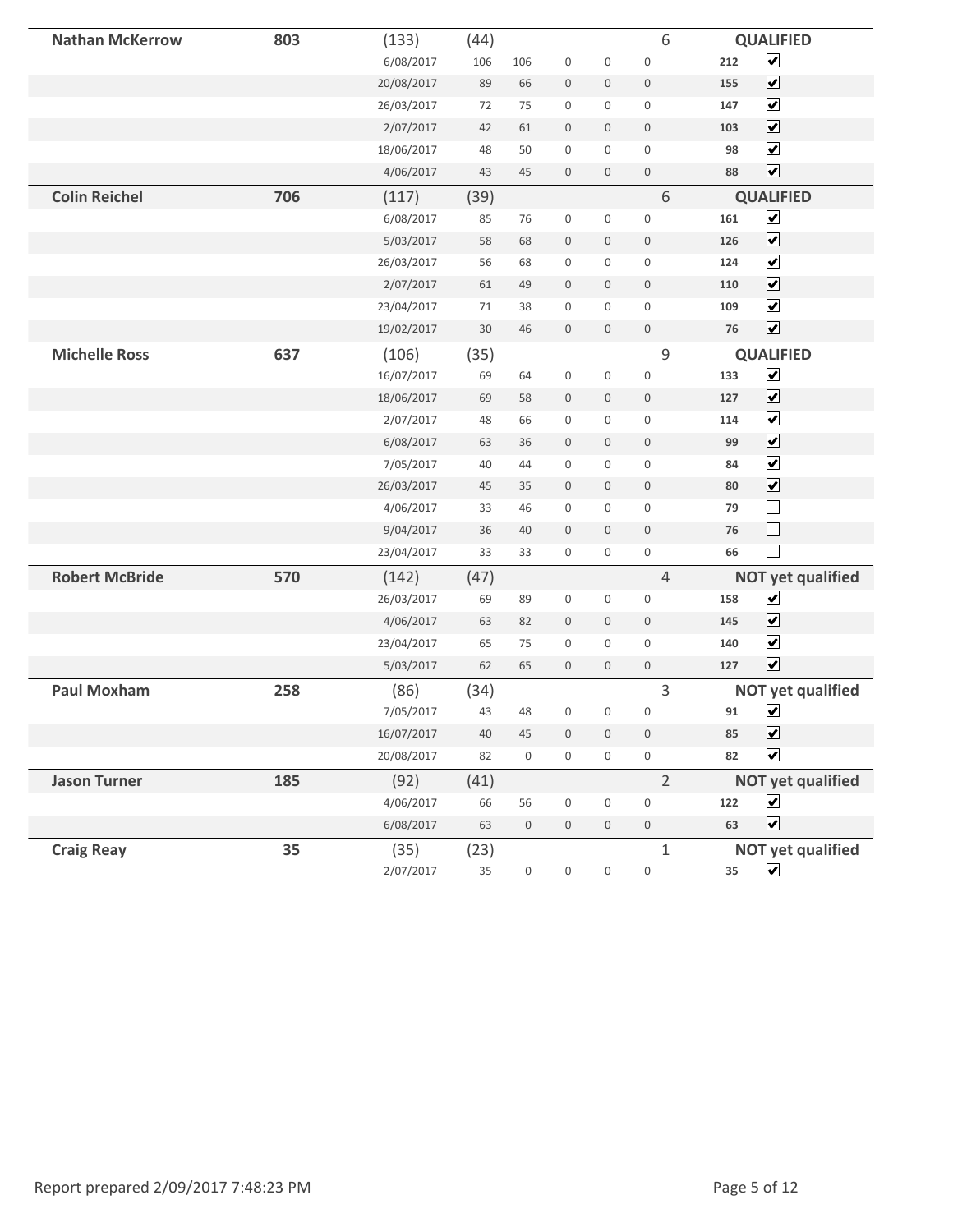| <b>MSR</b>          | Aggregate | (Average)               | (Strike Rate) |                  |                             |                  | scoresheets:                       |            |                                              |
|---------------------|-----------|-------------------------|---------------|------------------|-----------------------------|------------------|------------------------------------|------------|----------------------------------------------|
| <b>Mark Firth</b>   | 1638      | (273)                   | (91)          |                  |                             |                  | 10                                 |            | <b>QUALIFIED</b>                             |
|                     |           | 20/08/2017              | 142           | 148              | $\boldsymbol{0}$            | 0                | $\mathbf 0$                        | 290        | $\blacktriangledown$                         |
|                     |           | 6/08/2017               | 141           | 143              | $\boldsymbol{0}$            | $\mathbf 0$      | $\boldsymbol{0}$                   | 284        | $\blacktriangledown$                         |
|                     |           | 18/06/2017              | 137           | 133              | $\mathsf{O}\xspace$         | 0                | $\mathbf 0$                        | 270        | $\blacktriangledown$                         |
|                     |           | 4/06/2017               | 127           | 142              | $\boldsymbol{0}$            | $\mathbf 0$      | $\boldsymbol{0}$                   | 269        | $\blacktriangledown$                         |
|                     |           | 23/04/2017              | 137           | 130              | $\boldsymbol{0}$            | 0                | $\mathsf{O}\xspace$                | 267        | $\blacktriangledown$                         |
|                     |           | 16/07/2017              | 130           | 128              | $\bf 0$                     | $\boldsymbol{0}$ | $\bf 0$                            | 258        | $\blacktriangledown$                         |
|                     |           | 7/05/2017               | 123           | 126              | $\boldsymbol{0}$            | $\boldsymbol{0}$ | $\mathbf 0$                        | 249        | $\Box$                                       |
|                     |           | 2/07/2017               | 120           | 126              | $\boldsymbol{0}$            | $\mathbf 0$      | $\boldsymbol{0}$                   | 246        | $\Box$                                       |
|                     |           | 9/04/2017               | 115           | 127              | $\boldsymbol{0}$            | 0                | $\mathsf{O}\xspace$                | 242        | $\Box$                                       |
|                     |           | 26/03/2017              | 121           | $\boldsymbol{0}$ | $\bf 0$                     | 0                | $\mathbf 0$                        | 121        | $\Box$                                       |
| <b>Darren Ross</b>  | 1592      | (265)                   | (88)          |                  |                             |                  | 10                                 |            | <b>QUALIFIED</b>                             |
|                     |           | 20/08/2017              | 134           | 138              | $\boldsymbol{0}$            | 0                | $\boldsymbol{0}$                   | 272        | $\blacktriangledown$                         |
|                     |           | 26/03/2017              | 133           | 134              | $\boldsymbol{0}$            | $\mathbf 0$      | $\mathbb O$                        | 267        | $\blacktriangledown$                         |
|                     |           | 6/08/2017               | 144           | 123              | $\boldsymbol{0}$            | 0                | $\boldsymbol{0}$                   | 267        | $\blacktriangledown$                         |
|                     |           | 23/04/2017              | 130           | 135              | $\bf 0$                     | $\boldsymbol{0}$ | $\mathbb O$                        | 265        | $\blacktriangledown$                         |
|                     |           | 4/06/2017               | 130           | 132              | $\boldsymbol{0}$            | 0                | $\boldsymbol{0}$                   | 262        | $\blacktriangledown$                         |
|                     |           | 2/07/2017               | 132           | 127              | $\boldsymbol{0}$            | $\mathbf 0$      | $\boldsymbol{0}$                   | 259        | $\blacktriangledown$                         |
|                     |           | 9/04/2017               | 126           | 129              | $\boldsymbol{0}$            | 0                | $\mathsf{O}\xspace$                | 255        | $\Box$                                       |
|                     |           | 18/06/2017              | 117           | 131              | $\bf 0$                     | $\boldsymbol{0}$ | $\boldsymbol{0}$                   | 248        | $\Box$                                       |
|                     |           | 19/02/2017              | 120           | 124              | $\boldsymbol{0}$            | $\boldsymbol{0}$ | $\boldsymbol{0}$                   | 244        | $\Box$                                       |
|                     |           | 5/02/2017               | 101           | 127              | $\mathbf 0$                 | $\boldsymbol{0}$ | $\mathbf 0$                        | 228        |                                              |
| <b>Gary Young</b>   | 1537      | (256)                   | (85)          |                  |                             |                  | 8                                  |            | <b>QUALIFIED</b>                             |
|                     |           | 19/02/2017              | 132           | 137              | $\boldsymbol{0}$            | 0                | $\boldsymbol{0}$                   | 269        | $\blacktriangledown$                         |
|                     |           | 9/04/2017               | 128           | 134              | $\bf 0$                     | 0                | $\boldsymbol{0}$                   | 262        | $\blacktriangledown$                         |
|                     |           | 7/05/2017               | 132           | 127              | $\boldsymbol{0}$            | $\mathbf 0$      | $\boldsymbol{0}$                   | 259        | $\blacktriangledown$                         |
|                     |           | 4/06/2017               | 131           | 123              | $\bf 0$                     | 0                | $\bf 0$                            | 254        | $\blacktriangledown$                         |
|                     |           | 23/04/2017              | 129           | 121              | $\boldsymbol{0}$            | 0                | $\boldsymbol{0}$                   | 250        | $\blacktriangledown$                         |
|                     |           | 5/02/2017               | 119           | 124              | $\mathbf 0$                 | 0                | $\mathbf 0$                        | 243        | $\blacktriangledown$                         |
|                     |           | 16/07/2017              | 111           | 116              | $\boldsymbol{0}$            | $\mathbf 0$      | $\bf 0$                            | 227        | $\Box$                                       |
|                     |           | 2/07/2017               | 127           | 15               | $\boldsymbol{0}$            | $\boldsymbol{0}$ | $\boldsymbol{0}$                   | 142        |                                              |
| <b>Paul Jurskis</b> | 1477      | (246)                   | (82)          |                  |                             |                  | $\overline{7}$                     |            | <b>QUALIFIED</b>                             |
|                     |           | 20/08/2017              | 118           | 136              | $\boldsymbol{0}$            | $\boldsymbol{0}$ | $\boldsymbol{0}$                   | 254        | $\blacktriangledown$<br>$\blacktriangledown$ |
|                     |           | 6/08/2017               | 121           | 130              | $\,0\,$                     | $\boldsymbol{0}$ | $\boldsymbol{0}$                   | 251        | $\blacktriangledown$                         |
|                     |           | 7/05/2017               | 125           | 124              | $\boldsymbol{0}$            | 0                | $\boldsymbol{0}$                   | 249        | $\blacktriangledown$                         |
|                     |           | 18/06/2017<br>2/07/2017 | 110<br>133    | 133<br>110       | $\,0\,$<br>$\boldsymbol{0}$ | $\mathbf 0$<br>0 | $\mathbb O$<br>$\mathsf{O}\xspace$ | 243<br>243 | $\blacktriangledown$                         |
|                     |           | 5/03/2017               | 108           | 129              | $\,0\,$                     | $\mathbf 0$      | $\mathsf{O}$                       | 237        | $\blacktriangledown$                         |
|                     |           | 19/02/2017              | 110           | 120              | $\boldsymbol{0}$            | 0                | $\boldsymbol{0}$                   | 230        | $\Box$                                       |
| <b>Norman Sager</b> | 1432      | (238)                   | (79)          |                  |                             |                  | $\mathcal{G}$                      |            | <b>QUALIFIED</b>                             |
|                     |           | 2/07/2017               | 131           | 126              | $\boldsymbol{0}$            | $\boldsymbol{0}$ | $\boldsymbol{0}$                   | 257        | $\blacktriangledown$                         |
|                     |           | 6/08/2017               | 128           | 120              | $\boldsymbol{0}$            | 0                | $\boldsymbol{0}$                   | 248        | $\blacktriangledown$                         |
|                     |           | 5/02/2017               | 118           | 122              | $\boldsymbol{0}$            | 0                | $\boldsymbol{0}$                   | 240        | $\blacktriangledown$                         |
|                     |           | 20/08/2017              | 123           | 117              | $\boldsymbol{0}$            | 0                | $\mathbf 0$                        | 240        | $\blacktriangledown$                         |
|                     |           | 19/02/2017              | 106           | 127              | $\bf 0$                     | 0                | $\boldsymbol{0}$                   | 233        | $\blacktriangledown$                         |
|                     |           | 7/05/2017               | 103           | 111              | $\mathbf 0$                 | $\mathbf 0$      | $\boldsymbol{0}$                   | 214        | $\blacktriangledown$                         |
|                     |           | 4/06/2017               | 113           | 85               | $\boldsymbol{0}$            | 0                | $\boldsymbol{0}$                   | 198        | $\overline{\phantom{a}}$                     |
|                     |           | 5/03/2017               | 99            | $71\,$           | $\mathbf 0$                 | $\mathbf 0$      | $\mathbb O$                        | 170        | $\Box$                                       |
|                     |           | 18/06/2017              | 105           | $\boldsymbol{0}$ | $\boldsymbol{0}$            | $\boldsymbol{0}$ | $\boldsymbol{0}$                   | 105        | $\Box$                                       |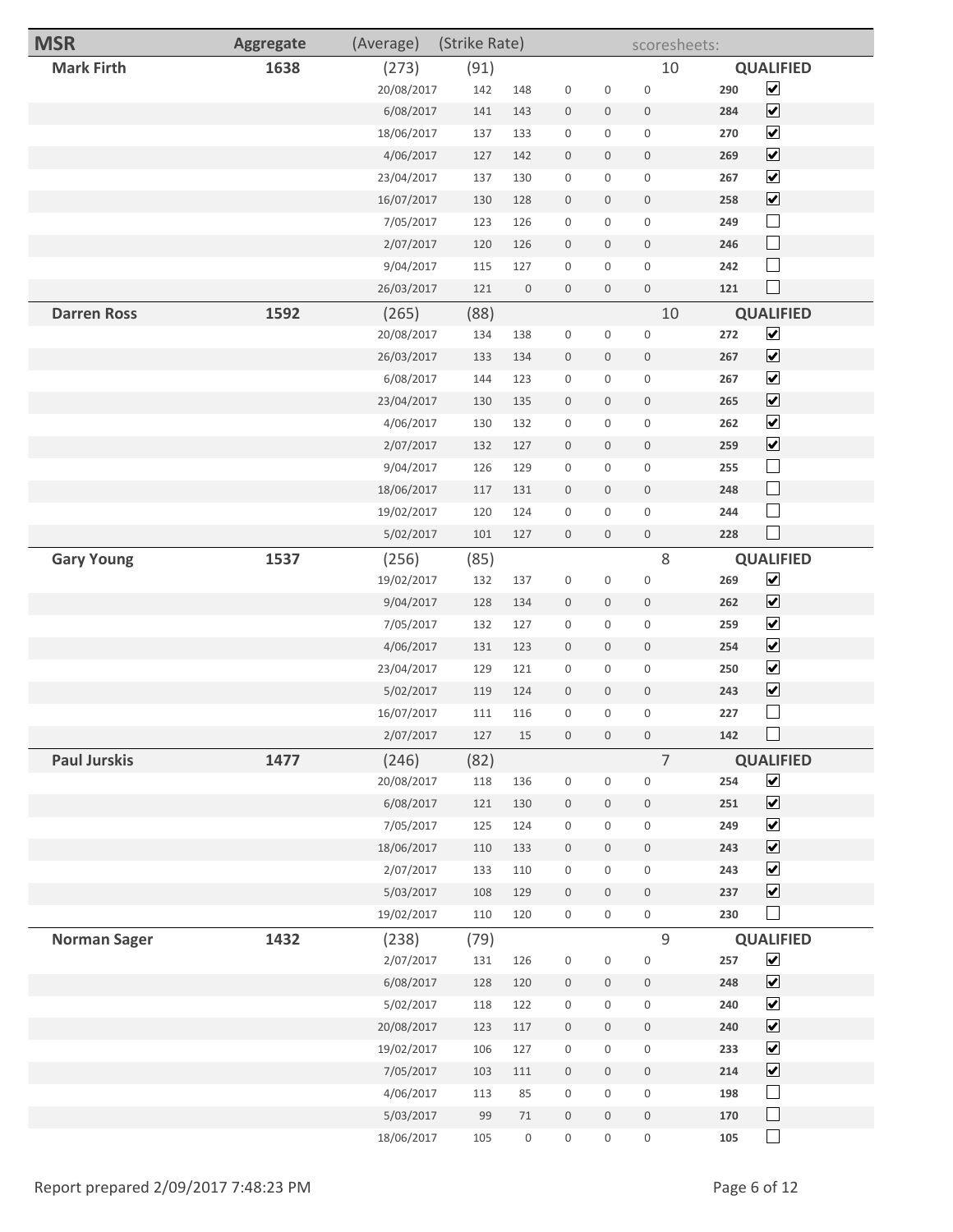| <b>Steven McNicoll</b> | 797              | (265)      | (88)          |             |                     |                  | 3                   |     | <b>NOT yet qualified</b> |
|------------------------|------------------|------------|---------------|-------------|---------------------|------------------|---------------------|-----|--------------------------|
|                        |                  | 20/08/2017 | 131           | 141         | $\mathbf 0$         | 0                | $\mathbf 0$         | 272 | $\blacktriangledown$     |
|                        |                  | 2/07/2017  | 135           | 130         | $\mathbf 0$         | $\mathbf 0$      | $\mathbf 0$         | 265 | $\blacktriangledown$     |
|                        |                  | 6/08/2017  | 131           | 129         | $\mathbf 0$         | 0                | $\boldsymbol{0}$    | 260 | $\blacktriangledown$     |
| <b>Neal Walker</b>     | 310              | (155)      | (51)          |             |                     |                  | $\overline{2}$      |     | <b>NOT yet qualified</b> |
|                        |                  | 9/04/2017  | 88            | 68          | 0                   | $\mathsf 0$      | $\mathbf 0$         | 156 | $\blacktriangledown$     |
|                        |                  | 23/04/2017 | 62            | 92          | $\mathbf 0$         | $\mathbf 0$      | $\boldsymbol{0}$    | 154 | $\overline{\mathbf{v}}$  |
| <b>Brian Sweeny</b>    | 145              | (145)      | (48)          |             |                     |                  | $\mathbf{1}$        |     | <b>NOT yet qualified</b> |
|                        |                  | 5/02/2017  | 82            | 63          | $\mathsf 0$         | $\mathsf 0$      | $\mathbf 0$         | 145 | $\blacktriangledown$     |
| <b>SMC</b>             | <b>Aggregate</b> | (Average)  | (Strike Rate) |             |                     |                  | scoresheets:        |     |                          |
| <b>Noel Masterson</b>  | 1437             | (239)      | (79)          |             |                     |                  | 6                   |     | <b>QUALIFIED</b>         |
|                        |                  | 5/03/2017  | 120           | 139         | $\mathsf 0$         | $\mathsf 0$      | $\mathbf 0$         | 259 | $\blacktriangledown$     |
|                        |                  | 5/02/2017  | 118           | 127         | $\mathbf 0$         | $\mathbf 0$      | $\mathbf 0$         | 245 | $\overline{\mathbf{v}}$  |
|                        |                  | 19/02/2017 | 125           | 119         | $\mathsf{O}\xspace$ | 0                | $\mathbf{0}$        | 244 | $\blacktriangledown$     |
|                        |                  | 26/03/2017 | 126           | 116         | $\mathbf 0$         | $\mathbf 0$      | $\mathsf{O}\xspace$ | 242 | $\blacktriangledown$     |
|                        |                  | 9/04/2017  | 115           | 115         | $\mathbf 0$         | 0                | $\mathbf 0$         | 230 | $\blacktriangledown$     |
|                        |                  | 23/04/2017 | 112           | 105         | $\mathbf{0}$        | $\mathbf 0$      | $\mathbf 0$         | 217 | $\blacktriangledown$     |
| <b>Allan Park</b>      | 1189             | (237)      | (88)          |             |                     |                  | 5                   |     | <b>NOT yet qualified</b> |
|                        |                  | 20/08/2017 | 139           | 137         | $\boldsymbol{0}$    | $\mathsf 0$      | $\mathbf 0$         | 276 | $\blacktriangledown$     |
|                        |                  | 6/08/2017  | 134           | 138         | $\boldsymbol{0}$    | $\boldsymbol{0}$ | $\mathbf{0}$        | 272 | $\blacktriangledown$     |
|                        |                  | 7/05/2017  | 135           | 127         | $\boldsymbol{0}$    | 0                | $\mathbf 0$         | 262 | $\overline{\mathbf{v}}$  |
|                        |                  | 2/07/2017  | 116           | 135         | $\mathbf 0$         | $\mathbf 0$      | $\mathbf{0}$        | 251 | $\overline{\mathbf{v}}$  |
|                        |                  | 5/02/2017  | 128           | $\mathbf 0$ | $\mathsf{O}\xspace$ | 0                | $\boldsymbol{0}$    | 128 | $\overline{\mathbf{v}}$  |
|                        |                  |            |               |             |                     |                  |                     |     |                          |
| <b>Bernard Malone</b>  | 199              | (199)      | (66)          |             |                     |                  | $\mathbf{1}$        |     | <b>NOT yet qualified</b> |
|                        |                  | 5/02/2017  | 93            | 106         | 0                   | 0                | $\boldsymbol{0}$    | 199 | $\blacktriangledown$     |
| HC                     | <b>Aggregate</b> | (Average)  | (Strike Rate) |             |                     |                  | scoresheets:        |     |                          |
| <b>Blaine Scarr</b>    | 1704             | (284)      | (94)          |             |                     |                  | 7                   |     | <b>QUALIFIED</b>         |
|                        |                  | 19/02/2017 | 144           | 148         | 0                   | $\boldsymbol{0}$ | $\mathbf 0$         | 292 | $\blacktriangledown$     |
|                        |                  | 5/03/2017  | 150           | 139         | $\mathbf 0$         | $\mathbf 0$      | $\mathbf 0$         | 289 | $\overline{\mathbf{v}}$  |
|                        |                  | 6/08/2017  | 144           | 142         | 0                   | 0                | $\overline{0}$      | 286 | $\blacktriangledown$     |
|                        |                  | 9/04/2017  | 141           | 144         | 0                   | $\boldsymbol{0}$ | $\boldsymbol{0}$    | 285 | $\blacktriangledown$     |
|                        |                  | 5/02/2017  | 141           | 141         | $\boldsymbol{0}$    | $\mathsf 0$      | $\boldsymbol{0}$    | 282 | $\blacktriangledown$     |
|                        |                  | 23/04/2017 | 127           | 143         | $\boldsymbol{0}$    | $\mathbf 0$      | $\boldsymbol{0}$    | 270 | $\overline{\mathbf{v}}$  |
|                        |                  | 4/06/2017  | 135           | 135         | $\mathsf{O}$        | 0                | $\mathsf{O}\xspace$ | 270 | $\Box$                   |
| <b>Colin Keene</b>     | 1631             | (271)      | (90)          |             |                     |                  | 11                  |     | <b>QUALIFIED</b>         |
|                        |                  | 5/03/2017  | 142           | 137         | $\boldsymbol{0}$    | 0                | $\boldsymbol{0}$    | 279 | $\overline{\mathbf{v}}$  |
|                        |                  | 20/08/2017 | 140           | 137         | $\mathbb O$         | $\mathbf 0$      | $\mathbf 0$         | 277 | $\blacktriangledown$     |
|                        |                  | 6/08/2017  | 132           | 143         | $\boldsymbol{0}$    | 0                | $\mathsf{O}\xspace$ | 275 | $\blacktriangledown$     |
|                        |                  | 2/07/2017  | 133           | 140         | $\boldsymbol{0}$    | $\mathbf 0$      | $\mathbb O$         | 273 | $\blacktriangledown$     |
|                        |                  | 4/06/2017  | 129           | 139         | $\boldsymbol{0}$    | 0                | $\boldsymbol{0}$    | 268 | $\blacktriangledown$     |
|                        |                  | 18/06/2017 | 130           | 129         | 0                   | $\mathbf 0$      | $\boldsymbol{0}$    | 259 | $\blacktriangledown$     |
|                        |                  | 23/04/2017 | 127           | 126         | $\boldsymbol{0}$    | 0                | $\,0\,$             | 253 | $\Box$                   |
|                        |                  | 16/07/2017 | 119           | 132         | $\mathbf 0$         | 0                | $\mathbf 0$         | 251 | $\Box$                   |
|                        |                  | 9/04/2017  | 120           | 127         | $\boldsymbol{0}$    | 0                | $\boldsymbol{0}$    | 247 | $\Box$                   |
|                        |                  | 26/03/2017 | 127           | 116         | $\mathbf 0$         | $\mathbf 0$      | $\mathbf 0$         | 243 | $\Box$<br>$\Box$         |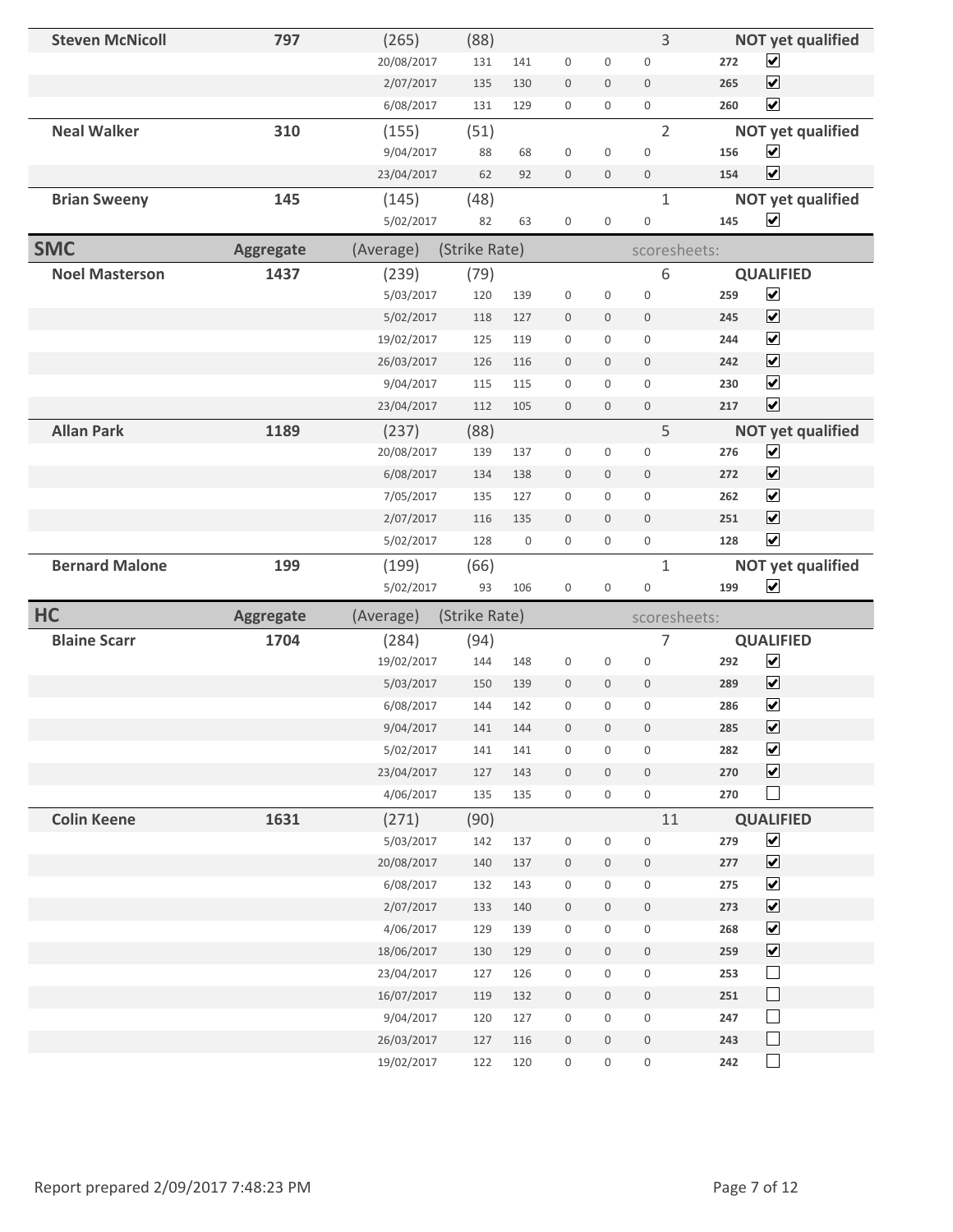| <b>Craig Robertson</b> | 1548 | (258)                   | (85)      |                     |                                 |                  | 8                                       | <b>QUALIFIED</b>                                           |
|------------------------|------|-------------------------|-----------|---------------------|---------------------------------|------------------|-----------------------------------------|------------------------------------------------------------|
|                        |      | 5/03/2017               | 136       | 135                 | $\boldsymbol{0}$                | $\boldsymbol{0}$ | $\mathbf 0$                             | $\blacktriangledown$<br>271                                |
|                        |      | 20/08/2017              | 132       | 137                 | $\boldsymbol{0}$                | $\boldsymbol{0}$ | $\boldsymbol{0}$                        | $\blacktriangledown$<br>269                                |
|                        |      | 26/03/2017              | 130       | 127                 | $\boldsymbol{0}$                | 0                | $\boldsymbol{0}$                        | $\blacktriangledown$<br>257                                |
|                        |      | 2/07/2017               | 120       | 134                 | $\boldsymbol{0}$                | $\mathbf 0$      | $\mathsf{O}\xspace$                     | $\blacktriangledown$<br>254                                |
|                        |      | 18/06/2017              | 129       | 124                 | $\boldsymbol{0}$                | 0                | $\boldsymbol{0}$                        | $\blacktriangledown$<br>253                                |
|                        |      | 6/08/2017               | 121       | 123                 | $\mathbb O$                     | $\mathbf 0$      | $\boldsymbol{0}$                        | $\blacktriangledown$<br>244                                |
|                        |      | 23/04/2017              | 120       | 123                 | $\mathsf 0$                     | 0                | $\boldsymbol{0}$                        | $\Box$<br>243                                              |
|                        |      | 16/07/2017              | 113       | 130                 | $\boldsymbol{0}$                | $\boldsymbol{0}$ | $\boldsymbol{0}$                        | $\Box$<br>243                                              |
| <b>Michael McRae</b>   | 1546 | (257)                   | (85)      |                     |                                 |                  | $\mathsf g$                             | <b>QUALIFIED</b>                                           |
|                        |      | 5/03/2017               | 141       | 132                 | $\boldsymbol{0}$                | 0                | $\boldsymbol{0}$                        | $\overline{\mathbf{v}}$<br>273                             |
|                        |      | 2/07/2017               | 117       | 144                 | $\mathbb O$                     | $\mathbf 0$      | $\mathbf 0$                             | $\overline{\mathbf{v}}$<br>261                             |
|                        |      | 4/06/2017               | 139       | 122                 | $\boldsymbol{0}$                | 0                | $\boldsymbol{0}$                        | $\blacktriangledown$<br>261                                |
|                        |      | 20/08/2017              | 118       | 134                 | $\boldsymbol{0}$                | $\mathbf 0$      | $\boldsymbol{0}$                        | $\blacktriangledown$<br>252                                |
|                        |      | 16/07/2017              | 118       | 133                 | $\boldsymbol{0}$                | $\mathsf 0$      | $\mathbf 0$                             | $\blacktriangledown$<br>251                                |
|                        |      | 18/06/2017              | 128       | 120                 | $\boldsymbol{0}$                | $\boldsymbol{0}$ | $\boldsymbol{0}$                        | $\blacktriangledown$<br>248                                |
|                        |      | 23/04/2017              | 115       | 131                 | $\boldsymbol{0}$                | 0                | $\boldsymbol{0}$                        | $\Box$<br>246                                              |
|                        |      | 5/02/2017               | 119       | 127                 | $\boldsymbol{0}$                | $\boldsymbol{0}$ | $\,0\,$                                 | $\Box$<br>246                                              |
|                        |      | 7/05/2017               | 116       | 129                 | $\boldsymbol{0}$                | 0                | $\boldsymbol{0}$                        | $\Box$<br>245                                              |
| <b>Stephen Bruce</b>   | 1464 | (244)                   | (81)      |                     |                                 |                  | 8                                       | <b>QUALIFIED</b>                                           |
|                        |      | 20/08/2017              | 139       | 139                 | 0                               | $\mathbf 0$      | $\boldsymbol{0}$                        | $\overline{\mathbf{v}}$<br>278                             |
|                        |      | 5/03/2017               | 134       | 135                 | $\mathbb O$                     | $\boldsymbol{0}$ | $\boldsymbol{0}$                        | $\blacktriangledown$<br>269                                |
|                        |      | 5/02/2017               | 119       | 117                 | $\boldsymbol{0}$                | 0                | $\boldsymbol{0}$                        | $\blacktriangledown$<br>236                                |
|                        |      | 4/06/2017               | 119       | 112                 | $\boldsymbol{0}$                | $\boldsymbol{0}$ | $\boldsymbol{0}$                        | $\blacktriangledown$<br>231                                |
|                        |      | 23/04/2017              | 109       | 116                 | $\mathbf 0$                     | $\mathsf 0$      | $\boldsymbol{0}$                        | $\blacktriangledown$<br>225                                |
|                        |      | 2/07/2017               | 99        | 126                 | $\boldsymbol{0}$                | $\boldsymbol{0}$ | $\boldsymbol{0}$                        | $\blacktriangledown$<br>225                                |
|                        |      | 7/05/2017               | 115       | 104                 | $\boldsymbol{0}$                | $\mathbf 0$      | $\boldsymbol{0}$                        | $\Box$<br>219                                              |
|                        |      | 26/03/2017              | 114       | 100                 | $\boldsymbol{0}$                | $\boldsymbol{0}$ | $\boldsymbol{0}$                        | $\Box$<br>214                                              |
| <b>Derek Marler</b>    | 1155 | (192)                   | (77)      |                     |                                 |                  | 6                                       | <b>QUALIFIED</b>                                           |
|                        |      | 26/03/2017              | 125       | 125                 | $\boldsymbol{0}$                | $\boldsymbol{0}$ | $\boldsymbol{0}$                        | $\blacktriangleright$<br>250                               |
|                        |      | 2/07/2017               | 123       | 108                 | $\mathbf 0$                     | $\boldsymbol{0}$ | $\boldsymbol{0}$                        | $\blacktriangledown$<br>231                                |
|                        |      | 4/06/2017               | 116       | 112                 | $\boldsymbol{0}$                | $\boldsymbol{0}$ | $\boldsymbol{0}$                        | $\overline{\mathbf{v}}$<br>228                             |
|                        |      | 19/02/2017              | 114       | 108                 | $\boldsymbol{0}$                | $\boldsymbol{0}$ | $\boldsymbol{0}$                        | $\blacktriangledown$<br>222                                |
|                        |      | 23/04/2017              | 119       | $\mathsf{O}\xspace$ | $\mathbf 0$                     | 0                | $\boldsymbol{0}$                        | $\overline{\mathbf{v}}$<br>119<br>$\blacktriangledown$     |
|                        |      | 5/02/2017               | 105       | $\boldsymbol{0}$    | $\boldsymbol{0}$                | $\boldsymbol{0}$ | $\boldsymbol{0}$                        | 105                                                        |
| <b>Paul Faux</b>       | 1087 | (181)                   | (60)      |                     |                                 |                  | 8                                       | <b>QUALIFIED</b>                                           |
|                        |      | 18/06/2017<br>4/06/2017 | 102       | 107                 | $\boldsymbol{0}$                | $\boldsymbol{0}$ | $\boldsymbol{0}$                        | $\blacktriangledown$<br>209<br>$\blacktriangledown$<br>199 |
|                        |      |                         | 102<br>96 | 97                  | $\boldsymbol{0}$                | $\mathbf 0$      | $\,0\,$                                 | $\blacktriangledown$                                       |
|                        |      | 2/07/2017<br>20/08/2017 | 101       | 100                 | $\boldsymbol{0}$<br>$\mathbb O$ | 0                | $\boldsymbol{0}$                        | 196<br>$\blacktriangledown$<br>184                         |
|                        |      | 23/04/2017              | 80        | 83<br>87            | $\boldsymbol{0}$                | $\mathbf 0$<br>0 | $\mathsf{O}\xspace$<br>$\boldsymbol{0}$ | $\overline{\mathbf{v}}$<br>167                             |
|                        |      | 26/03/2017              | 53        | 79                  | $\boldsymbol{0}$                | $\mathbf 0$      | $\boldsymbol{0}$                        | $\blacktriangledown$<br>132                                |
|                        |      | 9/04/2017               | 53        | 59                  | $\boldsymbol{0}$                | 0                | $\boldsymbol{0}$                        | $\Box$<br>112                                              |
|                        |      | 6/08/2017               | 91        | $\boldsymbol{0}$    | $\mathsf{O}\xspace$             | $\boldsymbol{0}$ | $\boldsymbol{0}$                        | $\Box$<br>91                                               |
| <b>Jamie Gilroy</b>    | 1072 | (268)                   | (89)      |                     |                                 |                  | $\overline{4}$                          | <b>NOT yet qualified</b>                                   |
|                        |      | 5/02/2017               | 138       | 141                 | $\boldsymbol{0}$                | 0                | $\boldsymbol{0}$                        | $\blacktriangledown$<br>279                                |
|                        |      | 18/06/2017              | 137       | 138                 | $\mathbb O$                     | $\boldsymbol{0}$ | $\boldsymbol{0}$                        | $\blacktriangledown$<br>275                                |
|                        |      | 7/05/2017               | 126       | 138                 | $\boldsymbol{0}$                | 0                | $\boldsymbol{0}$                        | $\blacktriangledown$<br>264                                |
|                        |      | 4/06/2017               | 133       | 121                 | $\boldsymbol{0}$                | $\boldsymbol{0}$ | $\boldsymbol{0}$                        | $\blacktriangledown$<br>254                                |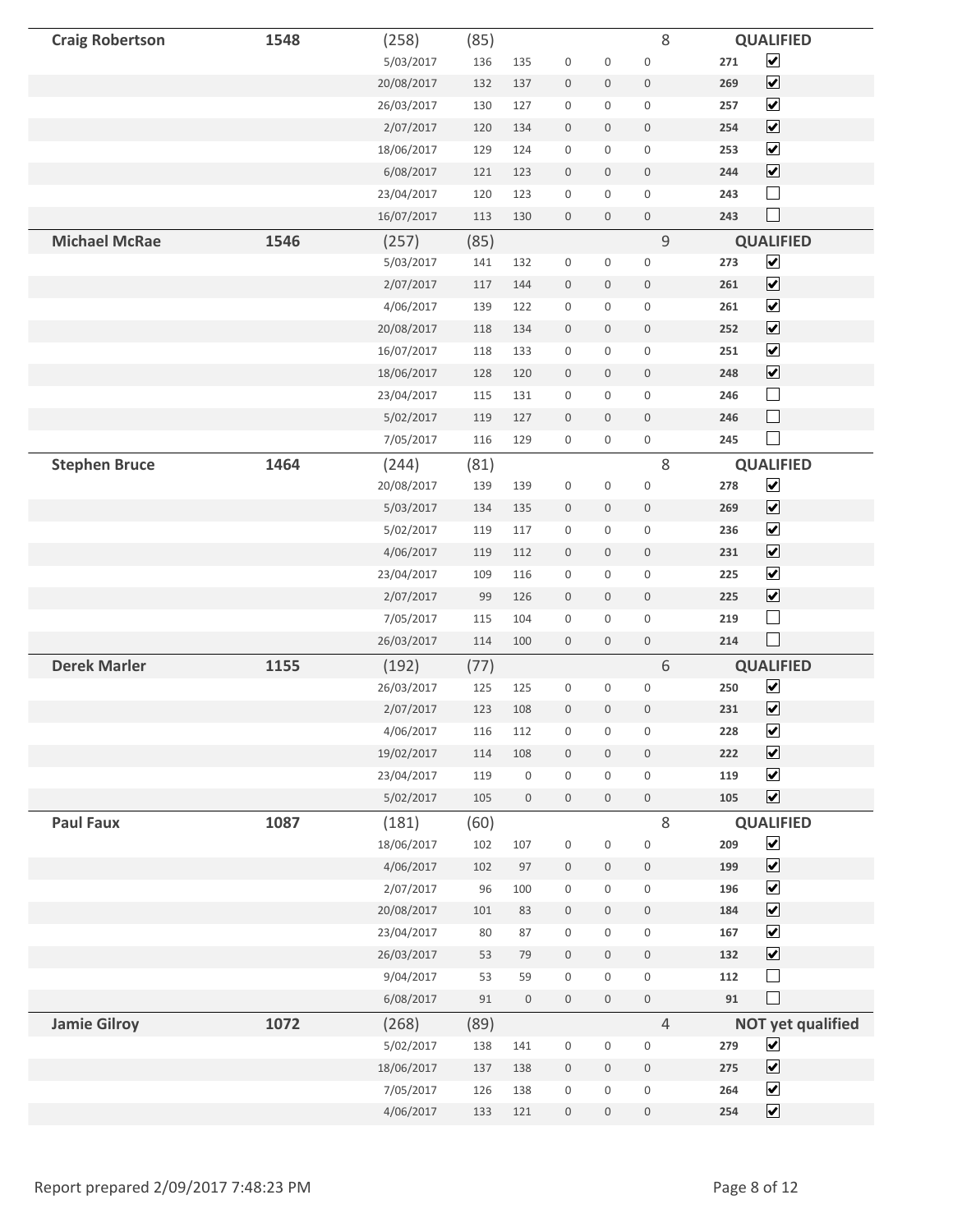| <b>James Cooze</b>        | 1007             | (251)                  | (83)          |                                      |                                      |                                         | $\overline{4}$                       |          | <b>NOT yet qualified</b>                        |
|---------------------------|------------------|------------------------|---------------|--------------------------------------|--------------------------------------|-----------------------------------------|--------------------------------------|----------|-------------------------------------------------|
|                           |                  | 6/08/2017              | 132           | 134                                  | $\mathbf 0$                          | $\mathbf 0$                             | $\mathbf 0$                          | 266      | $\blacktriangledown$                            |
|                           |                  | 2/07/2017              | 118           | 134                                  | $\mathbf 0$                          | $\mathbf 0$                             | $\mathbf 0$                          | 252      | $\blacktriangledown$                            |
|                           |                  | 5/03/2017              | 120           | 129                                  | $\mathbf 0$                          | $\mathbf 0$                             | $\mathbf 0$                          | 249      | $\blacktriangledown$                            |
|                           |                  | 18/06/2017             | 132           | 108                                  | $\mathbf{0}$                         | $\mathbf{0}$                            | $\mathbf{0}$                         | 240      | $\overline{\mathbf{v}}$                         |
| <b>Craig Forbes</b>       | 531              | (177)                  | (70)          |                                      |                                      |                                         | 3                                    |          | <b>NOT yet qualified</b>                        |
|                           |                  | 19/02/2017             | 123           | 120                                  | $\boldsymbol{0}$                     | $\mathsf{O}\xspace$                     | $\mathbf 0$                          | 243      | $\blacktriangledown$                            |
|                           |                  | 7/05/2017              | 122           | 118                                  | $\mathbf 0$                          | $\mathbf 0$                             | $\mathbf{0}$                         | 240      | $\overline{\mathbf{v}}$                         |
|                           |                  | 26/03/2017             | 48            | $\mathbf 0$                          | $\mathbf 0$                          | $\mathbf 0$                             | $\mathbf 0$                          | 48       | $\blacktriangledown$                            |
| <b>Nathan Butterfield</b> | 525              | (262)                  | (87)          |                                      |                                      |                                         | $\overline{2}$                       |          | <b>NOT yet qualified</b>                        |
|                           |                  | 18/06/2017             | 134           | 140                                  | $\boldsymbol{0}$                     | $\mathbf 0$                             | $\mathbf 0$                          | 274      | $\blacktriangledown$                            |
|                           |                  | 5/02/2017              | 126           | 125                                  | $\mathbf 0$                          | $\mathbf 0$                             | $\boldsymbol{0}$                     | 251      | $\blacktriangledown$                            |
| <b>Luke Bradley</b>       | 460              | (230)                  | (76)          |                                      |                                      |                                         | $\overline{2}$                       |          | <b>NOT yet qualified</b>                        |
|                           |                  | 19/02/2017             | 119           | 122                                  | $\mathbf 0$                          | $\mathsf{O}\xspace$                     | $\mathbf{0}$                         | 241      | $\blacktriangledown$                            |
|                           |                  | 5/02/2017              | 121           | 98                                   | $\mathbf 0$                          | $\mathbf 0$                             | $\mathbf{0}$                         | 219      | $\blacktriangledown$                            |
| <b>Keenan Endacott</b>    | 338              | (169)                  | (56)          |                                      |                                      |                                         | $\overline{2}$                       |          | <b>NOT yet qualified</b>                        |
|                           |                  | 7/05/2017              | 73            | 105                                  | $\mathbf 0$                          | $\mathbf 0$                             | $\mathbf 0$                          | 178      | $\blacktriangledown$                            |
|                           |                  | 9/04/2017              | 73            | 87                                   | $\mathbf 0$                          | $\mathbf 0$                             | $\mathbf{0}$                         | 160      | $\overline{\mathbf{v}}$                         |
| <b>Ryan Donoghue</b>      | 262              | (262)                  | (87)          |                                      |                                      |                                         | $\mathbf{1}$                         |          | <b>NOT yet qualified</b>                        |
|                           |                  | 5/02/2017              | 130           | 132                                  | $\mathbf 0$                          | $\boldsymbol{0}$                        | $\mathbf 0$                          | 262      | $\overline{\mathbf{v}}$                         |
| <b>Jeff Phillips</b>      | 243              | (243)                  | (81)          |                                      |                                      |                                         | 1                                    |          | <b>NOT yet qualified</b>                        |
|                           |                  | 6/08/2017              | 120           | 123                                  | $\mathbf 0$                          | $\mathbf 0$                             | $\mathbf 0$                          | 243      | $\blacktriangledown$                            |
| <b>Seth Gabriel</b>       | 190              | (95)                   | (42)          |                                      |                                      |                                         | $\overline{2}$                       |          | <b>NOT yet qualified</b>                        |
|                           |                  |                        | 73            | 61                                   | $\mathbf 0$                          | $\mathbf 0$                             | $\overline{0}$                       | 134      | $\blacktriangledown$                            |
|                           |                  | 5/03/2017              |               |                                      |                                      |                                         |                                      |          |                                                 |
|                           |                  | 5/02/2017              | 56            | $\bf 0$                              | $\mathbf 0$                          | $\mathbf 0$                             | $\bf 0$                              | 56       | $\blacktriangledown$                            |
| <b>Eric Kruger</b>        | 112              | (112)                  | (74)          |                                      |                                      |                                         | $\mathbf{1}$                         |          | <b>NOT yet qualified</b>                        |
|                           |                  | 20/08/2017             | 112           | $\boldsymbol{0}$                     | $\boldsymbol{0}$                     | $\mathbf 0$                             | $\mathbf 0$                          | 112      | $\blacktriangledown$                            |
| <b>FHC</b>                | <b>Aggregate</b> | (Average)              | (Strike Rate) |                                      |                                      |                                         | scoresheets:                         |          |                                                 |
| <b>Donna Gilroy</b>       | 1667             | (277)                  | (92)          |                                      |                                      |                                         | 10                                   |          | <b>QUALIFIED</b>                                |
|                           |                  | 18/06/2017             | 139           | 146                                  | $\boldsymbol{0}$                     | $\mathbf 0$                             | $\mathbf 0$                          | 285      | $\blacktriangledown$                            |
|                           |                  | 6/08/2017              | 136           | 148                                  | $\boldsymbol{0}$                     | $\boldsymbol{0}$                        | $\bf 0$                              | 284      | $\blacktriangledown$                            |
|                           |                  | 4/06/2017              | 133           | 146                                  | $\bf 0$                              | $\mathsf{O}\xspace$                     | $\mathbf 0$                          | 279      | $\overline{\mathbf{v}}$                         |
|                           |                  | 5/03/2017              | 138           | 137                                  | $\mathbf 0$                          | $\boldsymbol{0}$                        | $\boldsymbol{0}$                     | 275      | $\overline{\mathbf{v}}$                         |
|                           |                  | 23/04/2017             | 137           | 136                                  | $\boldsymbol{0}$                     | $\mathsf{O}\xspace$                     | $\mathsf{O}\xspace$                  | 273      | $\overline{\mathbf{v}}$                         |
|                           |                  | 19/02/2017             | 133           | 138                                  | $\mathbf 0$                          | $\boldsymbol{0}$                        | $\mathbf 0$                          | 271      | $\blacktriangledown$                            |
|                           |                  | 9/04/2017              | 131           | 133                                  | $\bf 0$                              | $\mathbf 0$                             | $\mathsf{O}\xspace$                  | 264      | $\mathcal{L}_{\mathcal{A}}$                     |
|                           |                  | 5/02/2017              | 129           | 133                                  | $\boldsymbol{0}$                     | $\mathbf 0$                             | $\bf 0$                              | 262      | $\Box$                                          |
|                           |                  | 20/08/2017             | 121           | 131                                  | $\boldsymbol{0}$                     | $\mathbf 0$                             | $\mathbf 0$                          | 252      | $\mathcal{L}_{\mathcal{A}}$                     |
|                           |                  | 2/07/2017              | 113           | 108                                  | $\mathsf{O}\xspace$                  | $\boldsymbol{0}$                        | $\mathbf 0$                          | 221      | $\Box$                                          |
| <b>Yolandie Goodyear</b>  | 552              | (92)                   | (61)          |                                      |                                      |                                         | $6\,$                                |          | <b>QUALIFIED</b>                                |
|                           |                  | 5/03/2017              | 110           | $\mathsf{O}\xspace$                  | $\boldsymbol{0}$                     | $\boldsymbol{0}$                        | $\boldsymbol{0}$                     | 110      | $\overline{\mathbf{v}}$                         |
|                           |                  | 6/08/2017              | 101           | $\mathsf{O}\xspace$                  | $\boldsymbol{0}$                     | $\mathbb O$                             | $\bf 0$                              | 101      | $\blacktriangledown$                            |
|                           |                  | 23/04/2017             | 90            | $\mathsf{O}\xspace$                  | $\boldsymbol{0}$                     | $\mathbf 0$                             | $\mathsf{O}\xspace$                  | 90       | $\overline{\mathbf{v}}$                         |
|                           |                  | 7/05/2017              | 89            | $\,0\,$                              | $\boldsymbol{0}$                     | $\mathbf 0$                             | $\boldsymbol{0}$                     | 89       | $\overline{\mathbf{v}}$                         |
|                           |                  | 5/02/2017<br>9/04/2017 | 86<br>76      | $\boldsymbol{0}$<br>$\boldsymbol{0}$ | $\boldsymbol{0}$<br>$\boldsymbol{0}$ | $\mathsf{O}\xspace$<br>$\boldsymbol{0}$ | $\boldsymbol{0}$<br>$\boldsymbol{0}$ | 86<br>76 | $\blacktriangledown$<br>$\overline{\mathbf{v}}$ |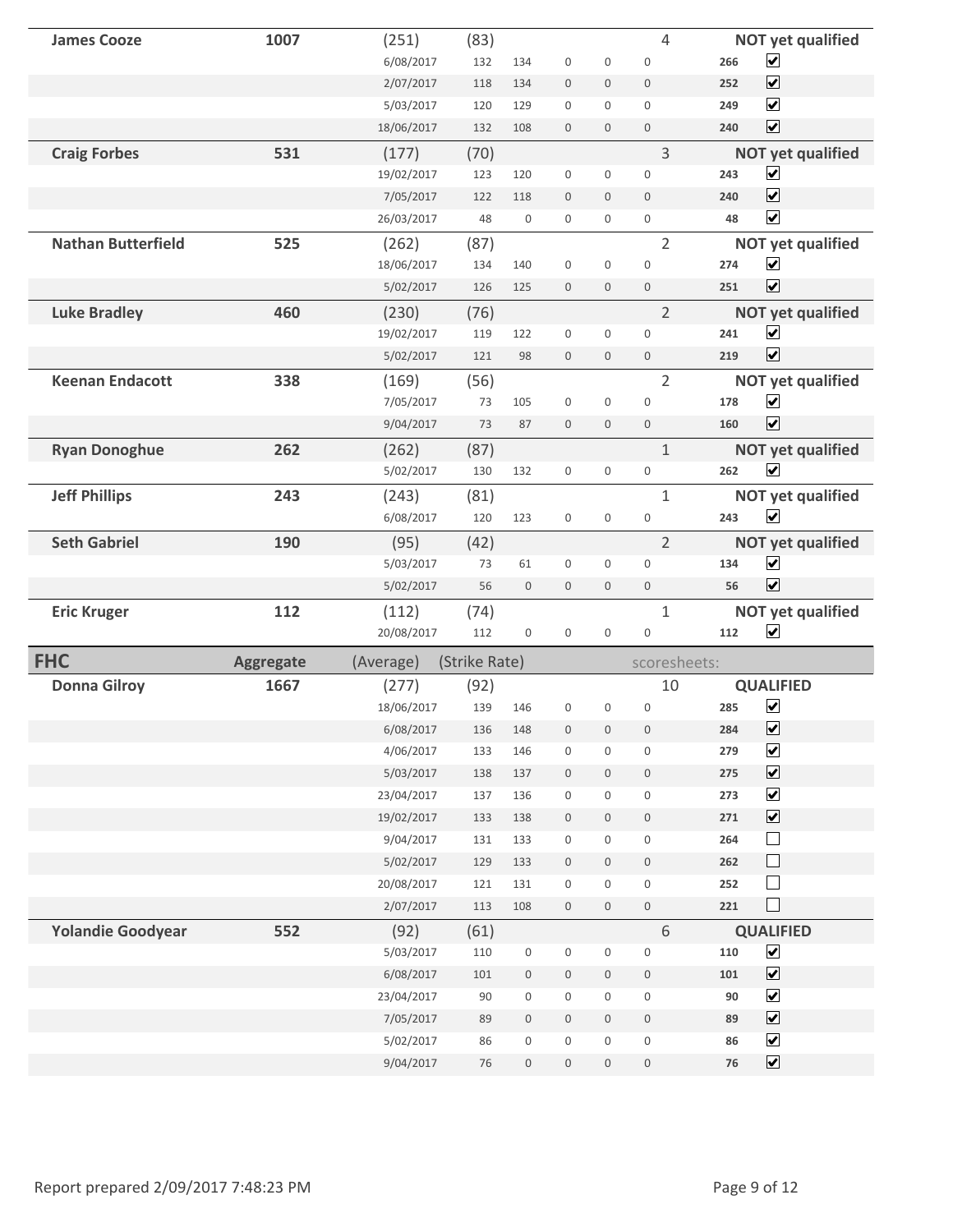| <b>Charlotte Hobbs</b> | 584              | (194)      | (77)          |                     |                  |                     | 3                   |     | <b>NOT yet qualified</b>    |
|------------------------|------------------|------------|---------------|---------------------|------------------|---------------------|---------------------|-----|-----------------------------|
|                        |                  | 26/03/2017 | 111           | 128                 | $\boldsymbol{0}$ | $\boldsymbol{0}$    | $\bf 0$             | 239 | $\blacktriangledown$        |
|                        |                  | 9/04/2017  | 129           | 110                 | $\boldsymbol{0}$ | $\mathbf 0$         | $\boldsymbol{0}$    | 239 | $\blacktriangledown$        |
|                        |                  | 5/02/2017  | 106           | $\boldsymbol{0}$    | $\boldsymbol{0}$ | $\mathbf 0$         | $\boldsymbol{0}$    | 106 | $\blacktriangledown$        |
| <b>Megan Miles</b>     | 260              | (130)      | (86)          |                     |                  |                     | $\overline{2}$      |     | <b>NOT yet qualified</b>    |
|                        |                  | 6/08/2017  | 139           | $\boldsymbol{0}$    | $\boldsymbol{0}$ | $\mathbf 0$         | $\boldsymbol{0}$    | 139 | $\blacktriangledown$        |
|                        |                  | 23/04/2017 | 121           | $\boldsymbol{0}$    | $\boldsymbol{0}$ | $\mathsf{O}\xspace$ | $\,0\,$             | 121 | $\blacktriangledown$        |
| Vera Majdandzic        | 209              | (104)      | (46)          |                     |                  |                     | $\overline{2}$      |     | <b>NOT yet qualified</b>    |
|                        |                  | 5/03/2017  | 95            | 61                  | $\boldsymbol{0}$ | $\boldsymbol{0}$    | $\bf 0$             | 156 | $\blacktriangledown$        |
|                        |                  | 5/02/2017  | 53            | $\boldsymbol{0}$    | $\boldsymbol{0}$ | $\mathbf 0$         | $\mathbf 0$         | 53  | $\blacktriangledown$        |
| <b>MBR</b>             | <b>Aggregate</b> | (Average)  | (Strike Rate) |                     |                  |                     | scoresheets:        |     |                             |
| <b>Josh Radoll</b>     | 1516             | (252)      | (84)          |                     |                  |                     | 8                   |     | <b>QUALIFIED</b>            |
|                        |                  | 23/04/2017 | 142           | 146                 | $\boldsymbol{0}$ | $\boldsymbol{0}$    | $\bf 0$             | 288 | $\blacktriangledown$        |
|                        |                  | 9/04/2017  | 119           | 142                 | $\boldsymbol{0}$ | $\mathsf{O}\xspace$ | $\mathbf 0$         | 261 | $\blacktriangledown$        |
|                        |                  | 7/05/2017  | 122           | 133                 | $\boldsymbol{0}$ | $\mathbf 0$         | $\boldsymbol{0}$    | 255 | $\blacktriangledown$        |
|                        |                  | 4/06/2017  | 112           | 141                 | $\boldsymbol{0}$ | $\mathsf{O}\xspace$ | $\boldsymbol{0}$    | 253 | $\blacktriangledown$        |
|                        |                  | 16/07/2017 | 111           | 131                 | $\boldsymbol{0}$ | $\boldsymbol{0}$    | $\boldsymbol{0}$    | 242 | $\blacktriangledown$        |
|                        |                  | 26/03/2017 | 135           | 82                  | $\boldsymbol{0}$ | $\mathsf{O}\xspace$ | $\boldsymbol{0}$    | 217 | $\blacktriangledown$        |
|                        |                  | 6/08/2017  | 130           | $\boldsymbol{0}$    | $\boldsymbol{0}$ | 0                   | $\mathsf{O}\xspace$ | 130 | $\overline{\phantom{a}}$    |
|                        |                  | 19/02/2017 | 122           | $\boldsymbol{0}$    | $\boldsymbol{0}$ | $\mathsf{O}\xspace$ | $\,0\,$             | 122 | $\Box$                      |
| <b>Robin Dalziel</b>   | 1513             | (252)      | (84)          |                     |                  |                     | 12                  |     | <b>QUALIFIED</b>            |
|                        |                  | 7/05/2017  | 131           | 130                 | $\boldsymbol{0}$ | $\boldsymbol{0}$    | $\bf 0$             | 261 | $\blacktriangledown$        |
|                        |                  | 5/02/2017  | 113           | 142                 | $\boldsymbol{0}$ | $\mathsf{O}\xspace$ | $\mathbf 0$         | 255 | $\blacktriangledown$        |
|                        |                  | 26/03/2017 | 136           | 117                 | $\boldsymbol{0}$ | $\boldsymbol{0}$    | $\boldsymbol{0}$    | 253 | $\blacktriangledown$        |
|                        |                  | 20/08/2017 | 118           | 131                 | $\boldsymbol{0}$ | $\mathsf{O}\xspace$ | $\boldsymbol{0}$    | 249 | $\blacktriangledown$        |
|                        |                  | 9/04/2017  | 116           | 132                 | $\boldsymbol{0}$ | $\boldsymbol{0}$    | $\mathbf 0$         | 248 | $\blacktriangledown$        |
|                        |                  | 2/07/2017  | 126           | 121                 | $\boldsymbol{0}$ | $\mathbf 0$         | $\boldsymbol{0}$    | 247 | $\blacktriangledown$        |
|                        |                  | 4/06/2017  | 107           | 137                 | $\boldsymbol{0}$ | $\mathbf 0$         | $\mathbf 0$         | 244 | $\Box$                      |
|                        |                  | 18/06/2017 | 130           | 113                 | $\boldsymbol{0}$ | $\mathbf 0$         | $\boldsymbol{0}$    | 243 | $\Box$                      |
|                        |                  | 19/02/2017 | 121           | 122                 | $\boldsymbol{0}$ | $\boldsymbol{0}$    | $\boldsymbol{0}$    | 243 | $\overline{\phantom{a}}$    |
|                        |                  | 23/04/2017 | 122           | 120                 | $\mathbf 0$      | $\mathbf 0$         | $\mathbf 0$         | 242 |                             |
|                        |                  | 6/08/2017  | 123           | 118                 | $\boldsymbol{0}$ | $\mathsf{O}\xspace$ | $\mathsf{O}\xspace$ | 241 | $\mathcal{L}$               |
|                        |                  | 16/07/2017 | 120           | 113                 | $\boldsymbol{0}$ | $\mathbf 0$         | $\,0\,$             | 233 | $\Box$                      |
| <b>Pete Gabriel</b>    | 1478             | (246)      | (82)          |                     |                  |                     | 11                  |     | <b>QUALIFIED</b>            |
|                        |                  | 9/04/2017  | 126           | 132                 | $\boldsymbol{0}$ | $\boldsymbol{0}$    | $\boldsymbol{0}$    | 258 | $\blacktriangledown$        |
|                        |                  | 6/08/2017  | 124           | 126                 | $\boldsymbol{0}$ | $\mathsf{O}\xspace$ | $\,0\,$             | 250 | $\blacktriangledown$        |
|                        |                  | 19/02/2017 | 114           | 136                 | $\boldsymbol{0}$ | $\boldsymbol{0}$    | $\mathsf{O}\xspace$ | 250 | $\blacktriangledown$        |
|                        |                  | 20/08/2017 | 122           | 127                 | $\boldsymbol{0}$ | $\mathbf 0$         | $\boldsymbol{0}$    | 249 | $\blacktriangledown$        |
|                        |                  | 26/03/2017 | 114           | 125                 | $\boldsymbol{0}$ | $\mathbf 0$         | $\boldsymbol{0}$    | 239 | $\blacktriangledown$        |
|                        |                  | 4/06/2017  | 114           | 118                 | $\,0\,$          | $\mathbf 0$         | $\mathsf{O}$        | 232 | $\blacktriangledown$        |
|                        |                  | 5/02/2017  | 115           | 115                 | $\boldsymbol{0}$ | 0                   | $\boldsymbol{0}$    | 230 |                             |
|                        |                  | 2/07/2017  | 109           | 118                 | $\boldsymbol{0}$ | $\mathbf 0$         | $\boldsymbol{0}$    | 227 | $\Box$                      |
|                        |                  | 5/03/2017  | 124           | $\boldsymbol{0}$    | $\boldsymbol{0}$ | $\boldsymbol{0}$    | $\,0\,$             | 124 | $\Box$                      |
|                        |                  | 23/04/2017 | 118           | $\boldsymbol{0}$    | $\boldsymbol{0}$ | $\mathbf 0$         | $\,0\,$             | 118 | $\Box$                      |
|                        |                  | 7/05/2017  | 116           | $\mathsf{O}\xspace$ | $\boldsymbol{0}$ | $\mathsf{O}\xspace$ | $\,0\,$             | 116 | $\mathcal{L}_{\mathcal{A}}$ |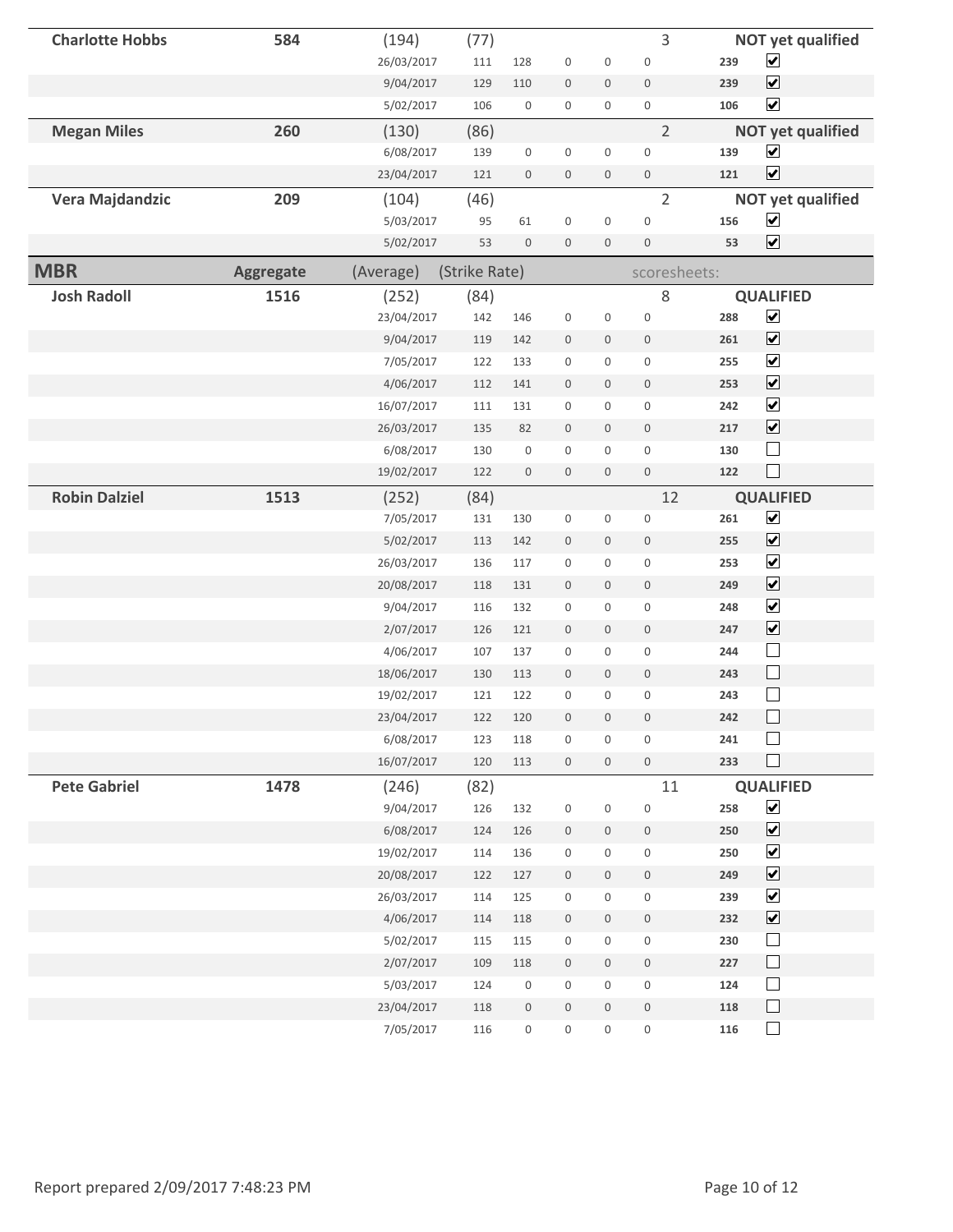| <b>Eric Kruger</b>     | 710              | (118)                   | (67)          |                     |                  |                  | 6                   | <b>QUALIFIED</b>                                    |
|------------------------|------------------|-------------------------|---------------|---------------------|------------------|------------------|---------------------|-----------------------------------------------------|
|                        |                  | 26/03/2017              | 117           | 94                  | $\boldsymbol{0}$ | $\boldsymbol{0}$ | $\boldsymbol{0}$    | $\blacktriangledown$<br>211                         |
|                        |                  | 23/04/2017              | 122           | $\boldsymbol{0}$    | $\boldsymbol{0}$ | $\boldsymbol{0}$ | $\boldsymbol{0}$    | $\blacktriangledown$<br>122                         |
|                        |                  | 5/03/2017               | 111           | $\boldsymbol{0}$    | $\boldsymbol{0}$ | 0                | 0                   | $\blacktriangledown$<br>111                         |
|                        |                  | 19/02/2017              | 108           | $\mathbf 0$         | $\boldsymbol{0}$ | $\mathbf 0$      | $\mathbf 0$         | $\blacktriangledown$<br>108                         |
|                        |                  | 9/04/2017               | 87            | 0                   | $\mathbf 0$      | 0                | 0                   | $\blacktriangledown$<br>87                          |
|                        |                  | 5/02/2017               | 71            | $\mathsf{O}\xspace$ | $\boldsymbol{0}$ | $\mathbf 0$      | $\boldsymbol{0}$    | $\blacktriangledown$<br>71                          |
| <b>Blaine Scarr</b>    | 828              | (276)                   | (92)          |                     |                  |                  | 3                   | <b>NOT yet qualified</b>                            |
|                        |                  | 20/08/2017              | 132           | 150                 | $\boldsymbol{0}$ | $\boldsymbol{0}$ | $\mathbf 0$         | $\blacktriangledown$<br>282                         |
|                        |                  | 2/07/2017               | 139           | 140                 | $\boldsymbol{0}$ | $\mathbf 0$      | $\mathbf 0$         | $\blacktriangledown$<br>279                         |
|                        |                  | 16/07/2017              | 123           | 144                 | $\boldsymbol{0}$ | 0                | $\mathsf 0$         | $\overline{\mathbf{v}}$<br>267                      |
| <b>Fenn Wells</b>      | 724              | (241)                   | (80)          |                     |                  |                  | 3                   | <b>NOT yet qualified</b>                            |
|                        |                  | 5/02/2017               | 126           | 124                 | $\boldsymbol{0}$ | 0                | $\boldsymbol{0}$    | $\blacktriangledown$<br>250                         |
|                        |                  | 4/06/2017               | 109           | 131                 | $\bf 0$          | $\mathbf 0$      | $\boldsymbol{0}$    | $\blacktriangledown$<br>240                         |
|                        |                  | 7/05/2017               | 129           | 105                 | $\mathbf 0$      | 0                | $\boldsymbol{0}$    | $\blacktriangledown$<br>234                         |
| <b>Luke Bradley</b>    | 258              | (258)                   | (86)          |                     |                  |                  | $\mathbf{1}$        | <b>NOT yet qualified</b>                            |
|                        |                  | 4/06/2017               | 129           | 129                 | $\boldsymbol{0}$ | $\boldsymbol{0}$ | $\mathsf{O}\xspace$ | $\blacktriangledown$<br>258                         |
| <b>Colin Keene</b>     | 236              | (236)                   | (78)          |                     |                  |                  | $\mathbf{1}$        | <b>NOT yet qualified</b>                            |
|                        |                  | 5/02/2017               | 113           | 123                 | $\boldsymbol{0}$ | $\boldsymbol{0}$ | $\boldsymbol{0}$    | $\blacktriangledown$<br>236                         |
| <b>Wayne Weiss</b>     | 95               | (95)                    | (63)          |                     |                  |                  | $\mathbf{1}$        | <b>NOT yet qualified</b>                            |
|                        |                  | 18/06/2017              | 95            | $\boldsymbol{0}$    | $\boldsymbol{0}$ | 0                | $\boldsymbol{0}$    | $\blacktriangledown$<br>95                          |
| <b>Craig Reay</b>      | 40               | (40)                    | (26)          |                     |                  |                  | $\mathbf{1}$        | <b>NOT yet qualified</b>                            |
|                        |                  | 23/04/2017              | 40            | $\boldsymbol{0}$    | $\boldsymbol{0}$ | $\boldsymbol{0}$ | $\boldsymbol{0}$    | $\blacktriangledown$<br>40                          |
| <b>MBO</b>             | <b>Aggregate</b> | (Average)               | (Strike Rate) |                     |                  |                  |                     | scoresheets:                                        |
|                        |                  |                         |               |                     |                  |                  |                     |                                                     |
| <b>Luke Mearrick</b>   | 1336             |                         |               |                     |                  |                  | 6                   |                                                     |
|                        |                  | (222)<br>5/03/2017      | (74)<br>113   | 122                 | $\boldsymbol{0}$ | $\boldsymbol{0}$ | $\mathbf 0$         | <b>QUALIFIED</b><br>$\blacktriangledown$<br>235     |
|                        |                  | 9/04/2017               | 111           | 119                 | $\boldsymbol{0}$ | $\mathbf 0$      | $\mathbf 0$         | $\blacktriangledown$<br>230                         |
|                        |                  | 19/02/2017              | 107           | 120                 | $\boldsymbol{0}$ | 0                | $\mathbf 0$         | $\blacktriangledown$<br>227                         |
|                        |                  | 26/03/2017              | 111           | 110                 | $\mathbf 0$      | 0                | $\boldsymbol{0}$    | $\blacktriangledown$<br>221                         |
|                        |                  | 5/02/2017               | 118           | 98                  | $\boldsymbol{0}$ | 0                | $\boldsymbol{0}$    | $\blacktriangledown$<br>216                         |
|                        |                  | 7/05/2017               | 97            | 110                 | $\mathbf 0$      | $\mathbf 0$      | $\mathbf 0$         | $\blacktriangledown$<br>207                         |
| <b>Michael Firth</b>   | 1332             | (266)                   | (88)          |                     |                  |                  | 5                   | <b>NOT yet qualified</b>                            |
|                        |                  | 5/02/2017               | 137           | 140                 | $\boldsymbol{0}$ | $\boldsymbol{0}$ | $\boldsymbol{0}$    | $\blacktriangledown$<br>277                         |
|                        |                  | 7/05/2017               | 130           | 141                 | $\boldsymbol{0}$ | $\boldsymbol{0}$ | $\boldsymbol{0}$    | $\overline{\mathbf{v}}$<br>271                      |
|                        |                  | 23/04/2017              | 135           | 135                 | $\boldsymbol{0}$ | 0                | 0                   | $\blacktriangledown$<br>270                         |
|                        |                  | 9/04/2017               | 130           | 131                 | $\boldsymbol{0}$ | 0                | $\boldsymbol{0}$    | $\blacktriangledown$<br>261                         |
|                        |                  | 19/02/2017              | 121           | 132                 | $\boldsymbol{0}$ | 0                | $\boldsymbol{0}$    | $\blacktriangledown$<br>253                         |
| <b>Steven McNicoll</b> | 799              | (266)                   | (88)          |                     |                  |                  | 3                   | <b>NOT yet qualified</b>                            |
|                        |                  | 18/06/2017              | 140           | 133                 | $\boldsymbol{0}$ | 0                | 0                   | $\blacktriangledown$<br>273                         |
|                        |                  | 4/06/2017               | 144           | 120                 | $\boldsymbol{0}$ | 0                | $\mathbb O$         | $\blacktriangledown$<br>264                         |
|                        |                  | 16/07/2017              | 125           | 137                 | $\boldsymbol{0}$ | 0                | $\boldsymbol{0}$    | $\blacktriangledown$<br>262                         |
| <b>Brent Saunders</b>  | 604              | (201)                   | (67)          |                     |                  |                  | 3                   | <b>NOT yet qualified</b>                            |
|                        |                  | 26/03/2017              | 120           | 123                 | $\bf 0$          | 0                | 0                   | $\blacktriangledown$<br>243                         |
|                        |                  | 9/04/2017               | 107           | 122                 | $\boldsymbol{0}$ | 0                | $\boldsymbol{0}$    | $\overline{\mathbf{v}}$<br>229                      |
|                        |                  | 5/02/2017               | 122           | $10\,$              | $\boldsymbol{0}$ | 0                | $\boldsymbol{0}$    | $\blacktriangledown$<br>132                         |
| <b>Ashley Johnston</b> | 445              | (148)                   | (74)          |                     |                  |                  | 3                   | <b>NOT yet qualified</b>                            |
|                        |                  | 9/04/2017               | 133           | 123                 | $\boldsymbol{0}$ | $\boldsymbol{0}$ | $\boldsymbol{0}$    | $\blacktriangledown$<br>256                         |
|                        |                  | 23/04/2017<br>6/08/2017 | 130           | $\boldsymbol{0}$    | $\boldsymbol{0}$ | 0                | $\boldsymbol{0}$    | $\blacktriangledown$<br>130<br>$\blacktriangledown$ |